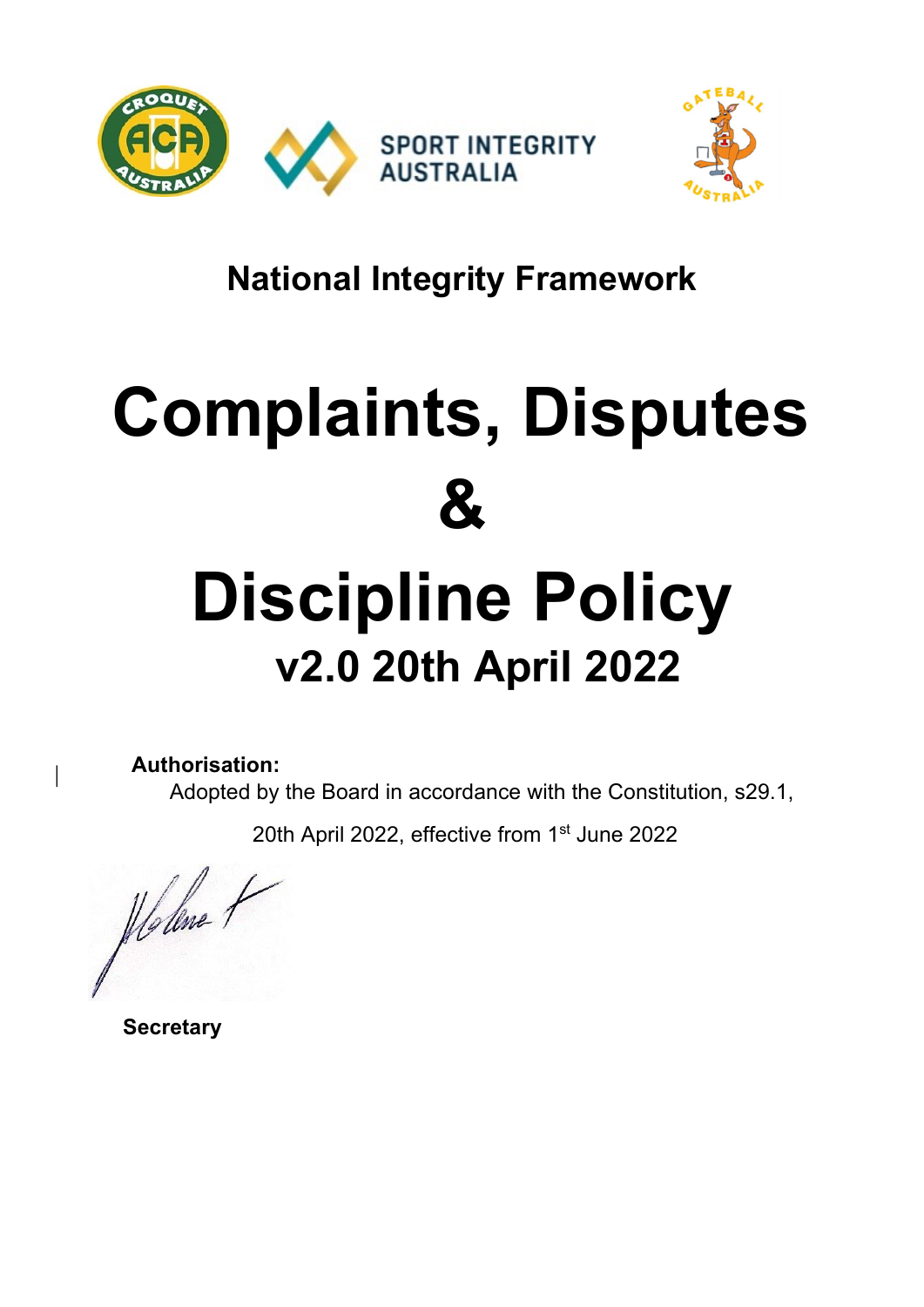#### **TABLE OF CONTENTS**

| 1.   | Introduction                                                               | 1            |
|------|----------------------------------------------------------------------------|--------------|
| 2.   | <b>Definitions</b>                                                         | 1            |
| 3.   | <b>Preliminary Matters</b>                                                 | $\mathbf{3}$ |
| 3.1  | What is a Complaint?                                                       | 3            |
| 3.2  | What is an Alleged Breach?                                                 | 3            |
| 3.3  | What is not an Alleged Breach?                                             | 3            |
| 3.4  | Who can be a Complainant?                                                  | 3            |
| 3.5  | Who can be a Respondent?                                                   | 3            |
| 3.6  | Standard of Proof                                                          | 3            |
| 3.7  | Confidentiality                                                            | 4            |
| 3.8  | Public disclosure of Sanctions                                             | 4            |
| 3.9  | Failure to cooperate                                                       | 5            |
| 3.10 | Vulnerable Persons                                                         | 5            |
| 3.11 | Appointment of the Australian Croquet Association Complaint Manager        | 5            |
| 3.12 | Time limits                                                                | 6            |
| 3.13 | Management of Complaints                                                   | 6            |
| 4.   | <b>How to Make a Complaint</b>                                             | 6            |
| 4.1  | Submitting a Complaint                                                     | 6            |
| 4.2  | Withdrawing a Complaint                                                    | 6            |
| 5.   | <b>Complaint Assessment</b>                                                | 6            |
| 5.1  | Initial Threshold Questions/ Determining whether the Complaint is in-scope | 6            |
| 5.2  | Notification to Parties                                                    | 7            |
| 5.3  | Assessment                                                                 | 7            |
| 5.4  | <b>External Referral</b>                                                   | 8            |
| 5.5  | Referral to Alternative Dispute Resolution                                 | 8            |
| 5.6  | Provisional Action                                                         | 9            |
| 5.7  | Unreasonable demands/behaviours                                            | 9            |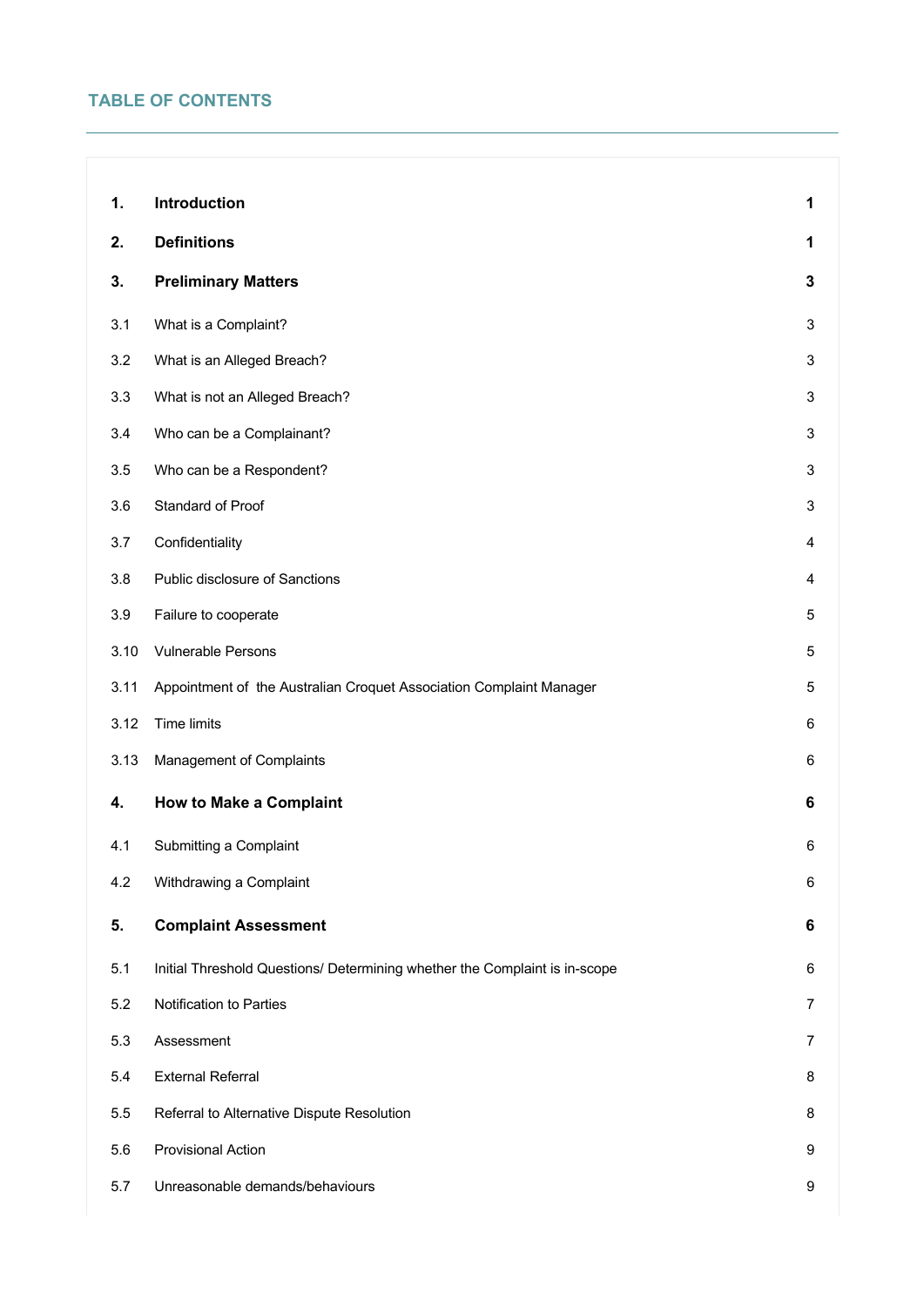| 6.      | <b>Assessment Findings and Determination</b>            | 10   |
|---------|---------------------------------------------------------|------|
| 6.1     | Findings and Determination of Sport Integrity Australia | 10   |
| 6.2     | Croquet Australia to manage Resolution Process          | $10$ |
| 7.      | <b>Resolution Process</b>                               | 10   |
| 7.1     | No Further Action                                       | 10   |
| 7.2     | <b>Breach Notice</b>                                    | 10   |
| 7.3     | Resolution without a hearing                            | 11   |
| 7.4     | Referral to a hearing                                   | 11   |
| $7.5\,$ | Sanctions                                               | 12   |
|         |                                                         |      |
| 8.      | <b>Hearing Tribunals</b>                                | 12   |
| 8.1     | Arbitration in the NST                                  | 12   |
| 8.2     | Internal Hearing Tribunal                               | 13   |
| 8.3     | Parties and right to attend hearings                    | 13   |
| 8.4     | Notification of Hearing Tribunal decision               | 13   |
|         |                                                         |      |
| 9.      | <b>Appeals</b>                                          | 13   |
| 9.1     | Decisions subject to appeal                             | 13   |
| 9.2     | Persons entitled to appeal                              | 13   |
| 9.3     | Grounds of appeal                                       | 14   |
| 9.4     | Notice of appeal                                        | 14   |
| 9.5     | Appeals in the NST Appeals Division                     | 14   |
| 9.6     | Internal Appeals Tribunal                               | 15   |
| 9.7     | Determination for Appeal Tribunal                       | 15   |
| 9.8     | Notification of Appeal Tribunal decision                | 15   |
| 10.     | <b>Finalising Complaints</b>                            | 15   |
| 10.1    | Finalisation of Resolution Process                      | 15   |
| 10.2    | Notification of outcome and implementation of Sanction  | 15   |
| 10.3    | Recording Decisions and Outcomes                        | 15   |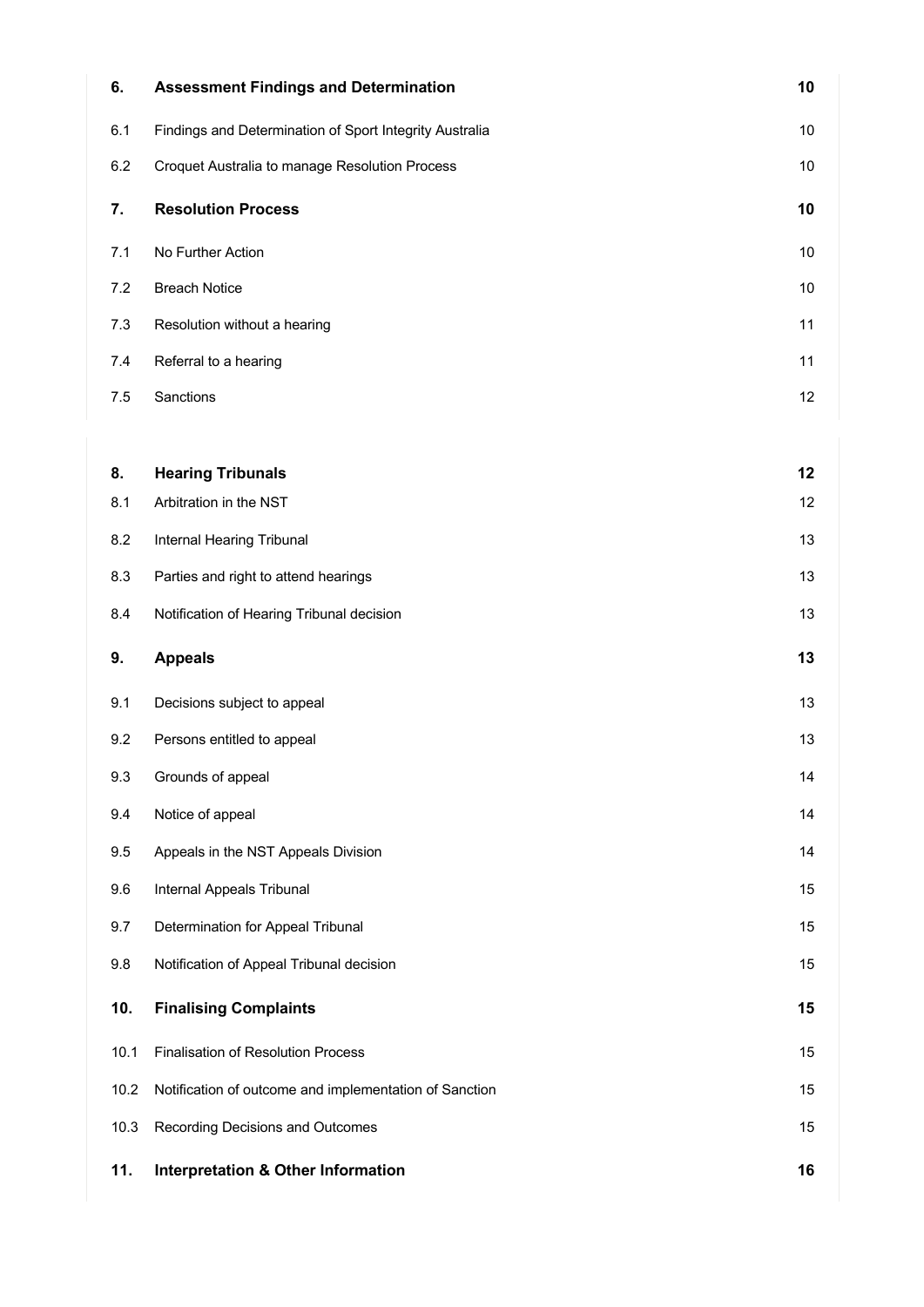| 11.1 | Commencement                                            | 16 |  |
|------|---------------------------------------------------------|----|--|
| 11.2 | Prior complaints                                        | 16 |  |
| 11.3 | Requirements for Croquet Organisations                  | 16 |  |
| 11.4 | Interpretation                                          | 16 |  |
| 11.5 | Amendment                                               | 16 |  |
|      |                                                         | 17 |  |
|      | <b>SCHEDULE 1 - Internal Hearing Tribunal Procedure</b> |    |  |
|      | <b>SCHEDULE 2 - Internal Appeals Tribunal Procedure</b> |    |  |
|      |                                                         |    |  |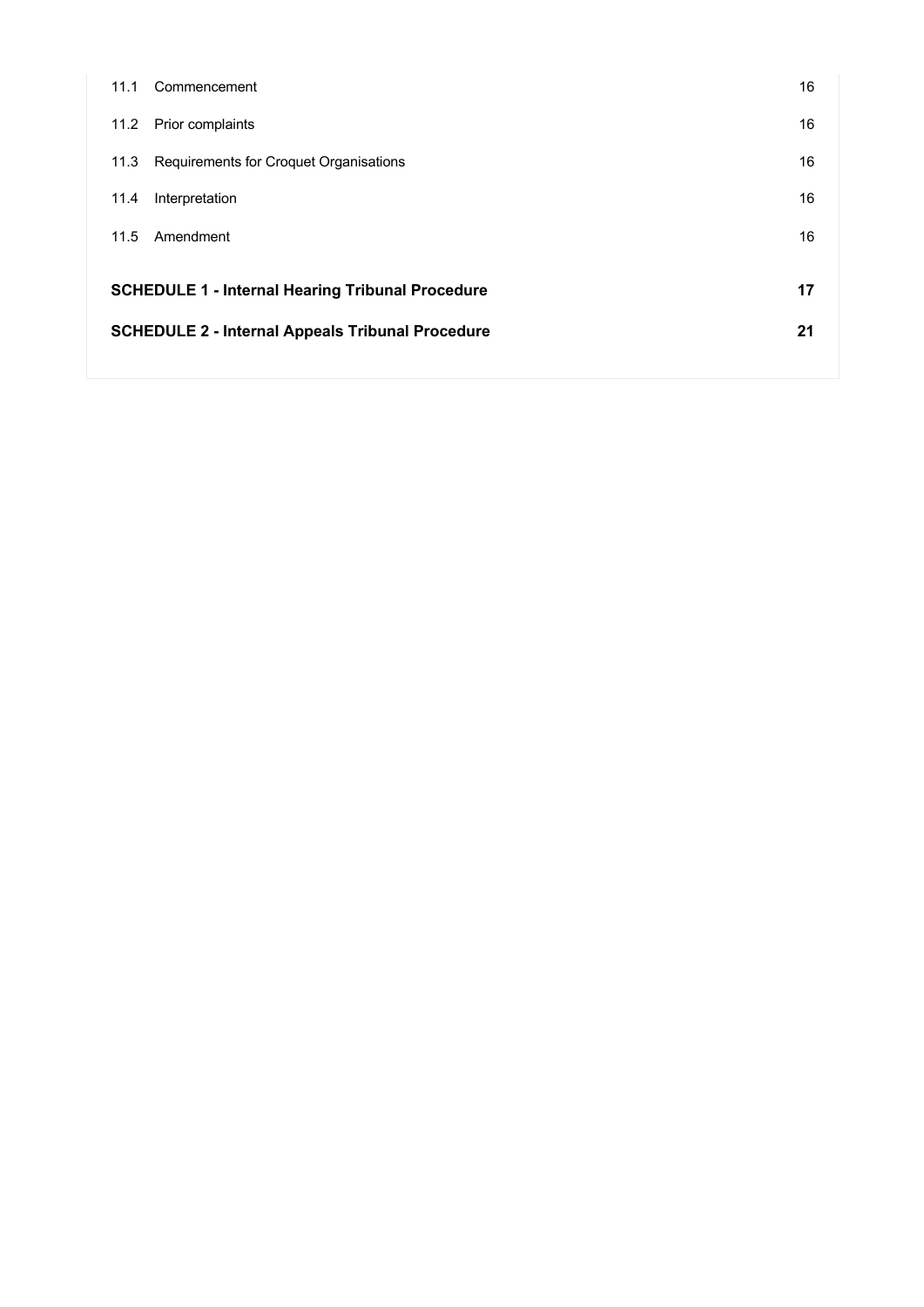#### **1. Introduction**

The Complaints, Disputes and Discipline Policy:

- is a collaboration between the Australian Croquet Association, Sport Integrity Australia and the National Sports Tribunal that will provide an independent, transparent, and fair complaint management system for all involved in croquet
- sets out the process for resolving complaints and disciplinary action arising from an individual or organisation engaging in prohibited conduct under the National Integrity Framework and associated integrity policies including child safeguarding, member protection, competition manipulation, sports wagering and misuse of drugs and medicine.
- only manages complaints in relation to the National Integrity Framework and does not manage complaints in relation to eligibility and selection, competition-related rules, personal grievances, code of conduct or governance matters.

The Complaints, Disputes and Discipline Policy has been designed to ensure sport integrity related complaints are dealt with efficiently and effectively and that all involved in croquet have confidence that prohibited conduct will be managed via the most appropriate resolution and discipline mechanism.

#### **2. Definitions**

**Alleged Breach** has the meaning given in clause 3.2.

**Alternative Dispute Resolution** is a collective term for processes, such as mediation, to resolve disputes without the need for litigation that will be applied to resolve the alleged breach in accordance with clause 5.5.

**Appeals Tribunal** means the appeals tribunal established under clause 9, being either the NST Appeals Division or an Internal Tribunal as provided in this Policy.

**Arbitration** means the hearing and binding determination of a dispute conducted by a Hearings Tribunal or Appeals Tribunal.

**Australian Croquet Association Complaint Manager** means the person appointed by the Australian Croquet Association under clause 3.11 to manage Complaints under this Policy.

**Complaint** means a formal notification of a complaint relating to Prohibited Conduct by a Respondent of an Eligible Policy.

**Complaints Process** means the process of handling and resolving a Complaint under this Policy from the point where the Complaint is received to the finalisation of the Resolution Process.

**Complainant** means a person who or an organisation which makes a Complaint about an Alleged Breach by a Respondent in accordance with this Policy.

**Croquet** means the sports of croquet as governed by the Australian Croquet Association and/or the World Croquet Federation from time to time.

**Croquet &/or Gateball Organisation** has the meaning given in the National Integrity Framework**.** 

**Disciplinary Action** means disciplinary action as set out in the Resolution Process.

**Eligible Policies** means the following Croquet Australia sports integrity-related policies adopted under the National Integrity Framework:

- (a) Child Safeguarding Policy;
- (b) Competition Manipulation and Sport Wagering Policy;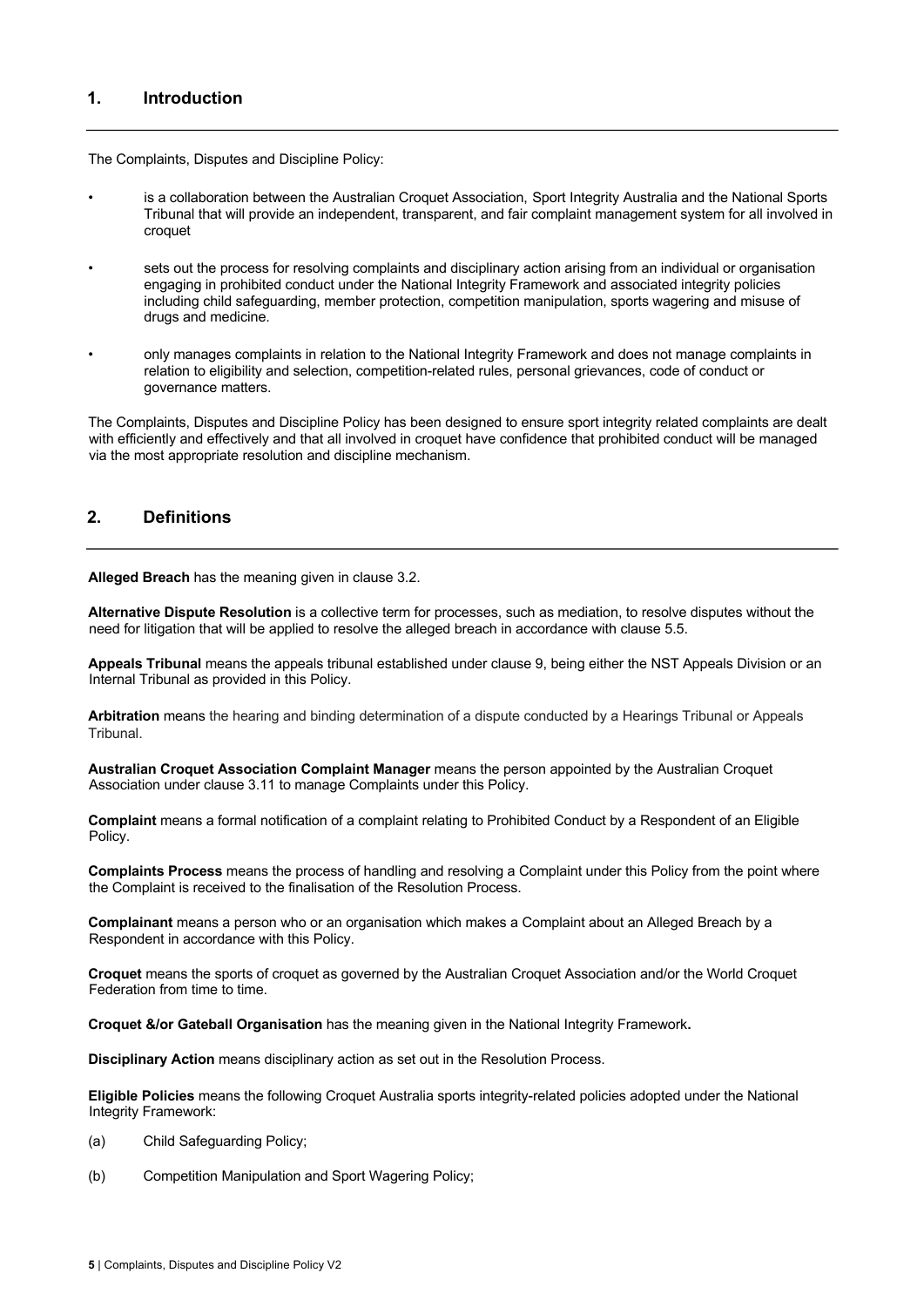- (c) Improper Use of Drugs and Medicine Policy;
- (d) Member Protection Policy; and
- (e) National Integrity Framework.

**Employment Matter** means a Complaint directly relating to allegations concerning an Employee acting in the course of their employment duties.

**Gateball** means the sport of Gateball as governed by the Australian Croquet Association and/or the World Gateball Union from time to time.

**Hearings Tribunal** means the first instance tribunal established under clause 8.1, being either the NST General Division or an Internal Tribunal as provided in this Policy.

**Legal Practitioner** is a person holding a current practising certificate as a lawyer or barrister in any Australian jurisdiction.

**NST** means the National Sports Tribunal.

**NST Eligible Matter** means an Alleged Breach that is a kind of dispute<sup>1</sup> that falls within the jurisdiction of the NST.

**NST Excluded Matter** means an Alleged Breach that is a kind of dispute that is expressly excluded from the NST's jurisdiction.

**NST Legislation** means the *National Sports Tribunal Act 2019* (Cth) (**NST Act**) and all legislative and notifiable instruments adopted under the NST Act2.

**Personal Grievance** means any form of grievance between two or more people (including individuals and bodies corporate) that does not concern or allege a breach of an Eligible Policy.

**Policy** means this Complaints, Disputes and Discipline Policy, including any schedules and annexures.

**Prohibited Conduct** means conduct described as such in an Eligible Policy.

**Provisional Action** has the meaning given in clause 5.6.

**Protected Disclosure** means, where a Sport Organisation is a "regulated entity"<sup>3</sup> under the whistleblower laws<sup>4</sup> in the *Corporations Act 2001* (Cth), a disclosure of information to the Sport Organisation that qualifies for protection under those laws<sup>5</sup>

**Relevant Organisation** has the meaning given in the National Integrity Framework.

**Relevant Person** has the meaning given in the National Integrity Framework.

**Resolution Process** means the chosen process for resolving an Alleged Breach under this Policy, including a Breach  $Offer$ 

**Respondent** means the person/s or organisation/s against whom a Complaint has been made.

**Sanction** means a sanction imposed on a Respondent for breaching an Eligible Policy in accordance with clause 7.5.

**Sport Integrity Australia** means the non-corporate Commonwealth entity of that name established by the *Sport Integrity Australia Act 2020* (Cth).

<sup>&</sup>lt;sup>1</sup> See NST Legislation for more information.

<sup>2</sup> Such as the *National Sports Tribunal Rule 2020* (Cth), *National Sports Tribunal (Practice and Procedure) Determination 2020* (Cth), *National Sports Tribunal Act 2019 - Principles for Allocating a Member to a Dispute 2020* (Cth), or such other legislative instruments issued under the NST Act from time to time.

<sup>3</sup> Refer to section 1317AAB of the *Corporations Act 2001* (Cth).

<sup>4</sup> As above, Part 9.4AAA.

<sup>5</sup> As above, s 1317AA.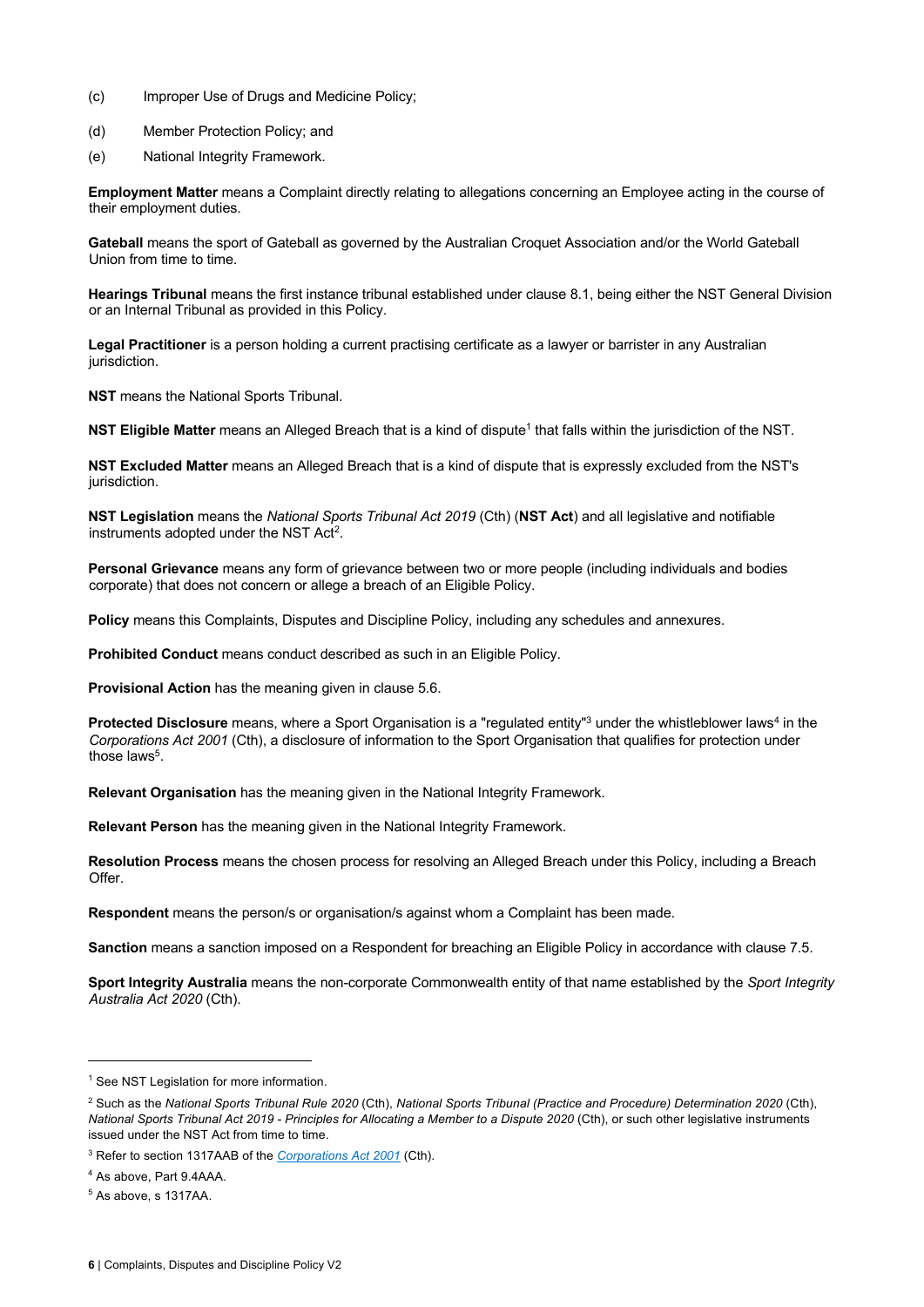**Vulnerable Person** means a person who is (a) under the age of 18; or (b) aged 18 or over, but is or may be unable to take care of themselves, or is unable to protect themselves against harm or exploitation, by reason of age, illness, trauma or disability, or any other reason.

**Whistleblower Policy** means a policy which is compliant with the requirements of section 1317AI (1) of the *Corporations Act 2001* (Cth).

#### **3. Preliminary Matters**

#### **3.1 What is a Complaint?**

A Complaint means a complaint lodged with Sport Integrity Australia in accordance with clause 4.1 of this Policy.

#### **3.2 What is an Alleged Breach?**

An Alleged Breach is an allegation or information that a Relevant Person or Relevant Organisation (including the Australian Croquet Association, Croquet and Gateball Organisations where appropriate) has engaged in Prohibited Conduct under an Eligible Policy but does not include a Complaint that falls under clause 3.3(a).

#### **3.3 What is not an Alleged Breach?**

- (a) An Alleged Breach does not include an allegation or information:
	- (i) that does not relate to Prohibited Conduct under an Eligible Policy;
	- (ii) that constitutes a Protected Disclosure;
	- (iii) that is solely a Personal Grievance;
	- (iv) that is mischievous, vexatious, or knowingly untrue;
	- (v) that has been the subject of a previous complaint; or
	- (vi) where the Respondent is excluded by clause 3.5.
- (b) A Complaint is not excluded from being an Alleged Breach by clause 3.3(a)(v) if the Complaint contains additional information and evidence that was not known at the time of the original Complaint.

#### **3.4 Who can be a Complainant?**

A Complainant can be any person or organisation, including the Australian Croquet Association or a Croquet or Gateball Organisation, who has information that an Alleged Breach of an Eligible Policy has occurred.

#### **3.5 Who can be a Respondent?**

- (a) A Respondent must be a Relevant Person or a Relevant Organisation who is bound by the Eligible Policy they are alleged to have breached.
- (b) In accordance with clause 2.1(e) of the National Integrity Framework, a person or organisation who was bound by the Eligible Policy that they are alleged to have breached at the time they allegedly committed the breach who would otherwise cease to have been bound by that Eligible Policy may still be a Respondent if they were bound by the Framework at the time when they became aware that a complaint may be made against them.
- (c) Once a Complaint has been made under this Policy, the Respondent will continue to be bound by this Policy and the relevant Eligible Policy/ies in respect of that Complaint and any related complaint until the Complaints Process has been finalised.
- (d) A Respondent cannot be a person or organisation that the Australian Croquet Association or a Croquet or Gateball Organisation has no jurisdiction over.

#### **3.6 Standard of Proof**

(a) Unless otherwise specified, the standard of proof that applies to all decisions made under this Policy (including by a Hearings Tribunal) is "balance of probabilities".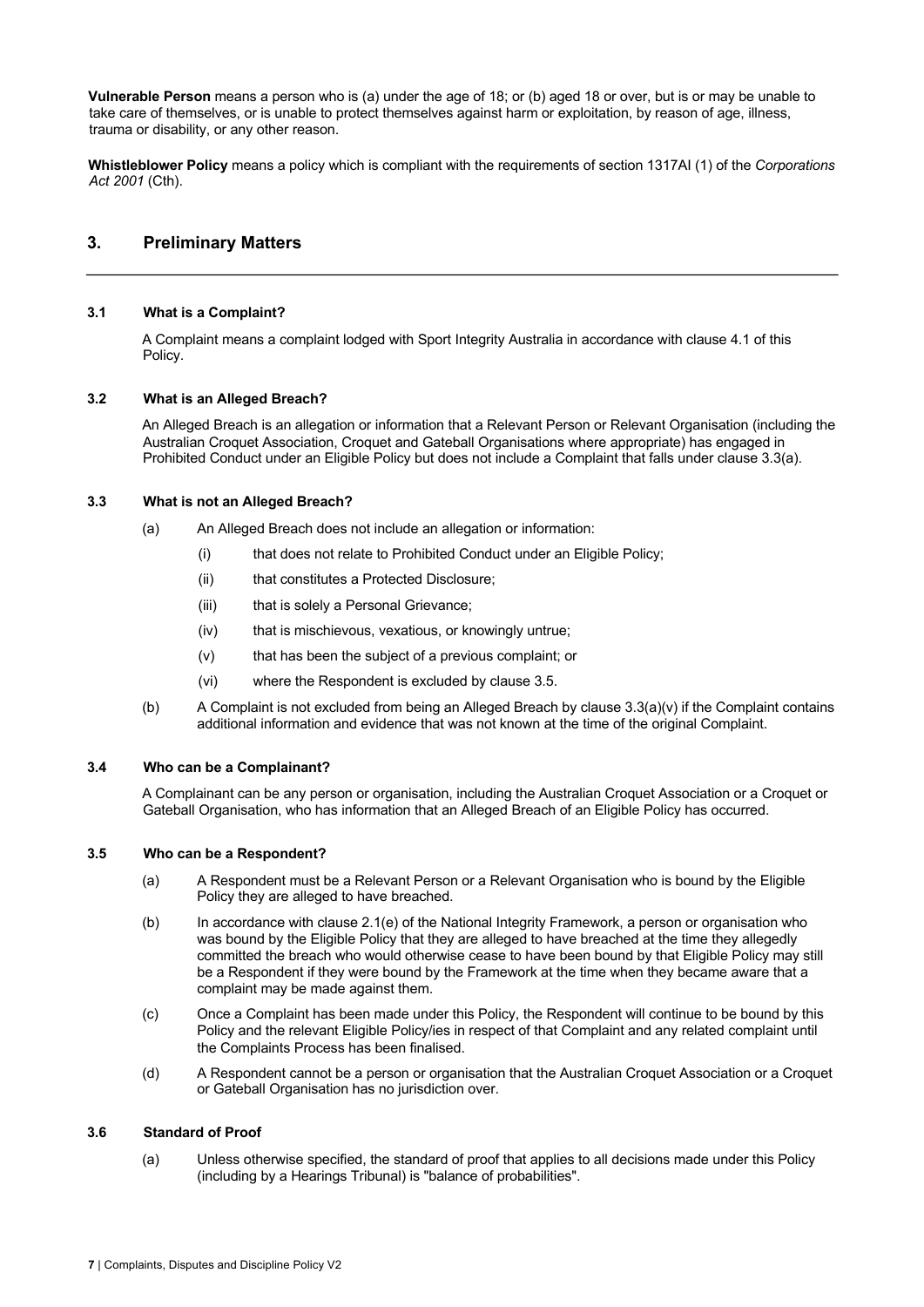(b) Where a Respondent has been convicted or found guilty in a criminal, disciplinary or professional proceeding of engaging in conduct which would be a breach of an Eligible Policy, the Respondent is deemed under this Policy to have committed Prohibited Conduct without requiring further investigation.

#### **3.7 Confidentiality**

- (a) All Complaints (and all information disclosed in relation to them), including the outcomes of any Resolution Process, will be kept confidential by Sport Integrity Australia, the Australian Croquet Association, Croquet and Gateball Organisations, and will not be disclosed to any third parties, except as provided in this clause.
- (b) Sport Integrity Australia may make the following disclosures:
	- (i) to the Australian Croquet Association, Croquet and/or Gateball Organisations in accordance with this Policy;
	- (ii) to the parties to a Complaint (Respondent and the Complainant) to ensure a fair process;
	- (iii) to any person to facilitate the proper handling of the Complaint under this Policy;
	- (iv) in accordance with clause 5.1, where a Complaint is determined to not be an Alleged Breach under this Policy;
	- (v) to the employer of a Respondent where Sport Integrity Australia considers it reasonably necessary to allow the employer to take action from under and in accordance with the Respondent's employment relationship with the employer
	- (vi) to external agencies so they can deal with the alleged conduct (e.g., law enforcement agencies, government or regulatory authorities, a child protection agency);
	- (vii) to:
		- (A) Relevant Organisations; or
		- (B) Relevant Persons,
		- to inform them of relevant Sanctions or Provisional Actions imposed;
	- (viii) in accordance with clause 3.8, where a Sanction is to be publicly disclosed;
	- (ix) to any third party, including foreign sporting bodies, law enforcement agencies and government or regulatory authorities, for the primary purpose of:
		- (A) preventing or lessening a risk to the safety, health, or wellbeing of a person; or
		- (B) protecting children participating in a sport; or
		- (C) protecting the safety of participants in a sport;
	- (x) in response to a request by a House or a Committee of the Parliament of the Commonwealth of Australia; and
	- (xi) as required by law, any court or the NST.
- (c) The Australian Croquet Association, Croquet and Gateball Organisations can make the following disclosures:
	- (i) to the parties to an Alleged Breach (Respondent and the Complainant) in relation to the Resolution Process;
	- (ii) to any person to facilitate the proper handling of the Alleged Breach, including any Provisional Action under this Policy;
	- (iii) to external agencies so they can deal with the alleged conduct (e.g., law enforcement agencies, government or regulatory authorities, a child protection agency);
	- (iv) to:
		- (A) Relevant Persons; or
		- (B) other Relevant Organisations,

to inform them of relevant Sanctions or Provisional Actions imposed;

- (v) in accordance with clause 3.8, where a Sanction is to be publicly disclosed;
- (vi) to any third party for the primary purpose of:
	- (A) preventing or lessening a risk to the safety, health, or wellbeing of a person; or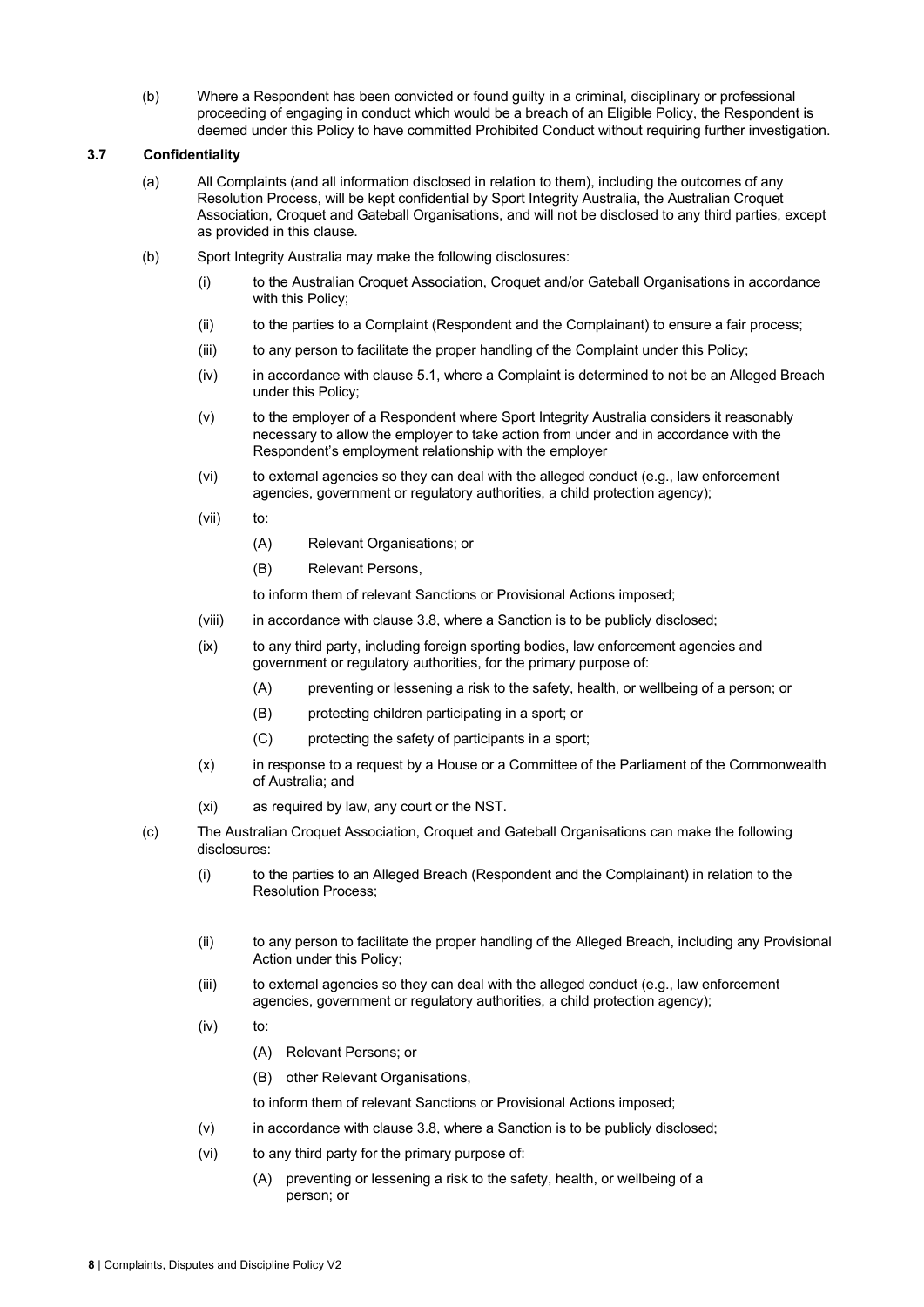- (B) protecting children participating in a sport; or
- (C) protecting the safety of participants in a sport; and
- (vii) as required by law, any court or the NST.

#### **3.8 Public disclosure of Sanctions**

- (a) Where an Alleged Breach is found to have been substantiated and Sanctions are imposed, Sport Integrity Australia may give a direction to the Australian Croquet Association that the Sanctions imposed are to be publicly disclosed where Sport Integrity Australia reasonably considers that this is necessary to give full effect to the Sanctions. The direction will include the period for which the Sanction is to remain on the public register. Where the Sanctions are imposed by the NST the public disclosure of the Sanctions will be in accordance with the NST Legislation.
- (b) Sanctions that may be subject to a direction of public disclosure include, but are not limited to:
	- (i) Suspension of membership or from certain activities;
	- (ii) Removal of accreditation; and
	- (iii) Expulsion.
- (c) The Australian Croquet Association will maintain a register of persons subject to publicly disclosable Sanctions on its website. The public register will include the name of the individual or organisation being sanctioned, the Sanction imposed, and the period of the Sanction. Croquet Australia will remove Sanctions from the public register when the period of disclosure directed by Sport Integrity Australia in accordance with clause 3.8(a) has expired.
- (d) Details of Breaches will not be published on the Australian Croquet Association website, but where appropriate, may be disclosed to third parties (such as to the National Sport Organisation for another sport that the individual who committed the Breach is a member of) in accordance with clauses  $3.7(c)(v)$  and  $3.7(c)(vi)$  (as applicable).
- (e) Sanctions will not be publicly disclosed until the Complaint has been finalised in accordance with clause 10.

#### **3.9 Failure to cooperate**

- (a) Subject to clause 3.9(c), persons bound by this Policy must cooperate fully with a Complaints Process they are involved in, including any Resolution Process chosen to resolve an Alleged Breach.
- (b) Subject to clause 3.9(c), Sport Integrity Australia, a Hearings Tribunal or an Appeals Tribunal may draw an inference adverse to the Respondent based on a Respondent's failure or refusal, after a request has been made in a reasonable time in advance, to answer any relevant question, provide relevant documentation, and/or participate in the Complaints Process. The Respondent must be made aware of such an inference being drawn in relation to any particular allegation forming part of an Alleged Breach.
- (c) No individual or organisation bound by this Policy is required to answer a question or provide information where to do so would be a breach of any applicable law, and no adverse inference (such as those in clause 3.9(b)) may be drawn where that individual or organisation discloses the relevant law.

#### **3.10 Vulnerable Persons**

- (a) Where a Complainant or Respondent is a Vulnerable Person, the parent or guardian of the Vulnerable Person may act on behalf of the Vulnerable Person and accompany them throughout the Complaints Process, including at any interview, Alternative Dispute Resolution process, or Hearings Tribunal or Appeals Tribunal.
- (b) Sport Integrity Australia, the Australian Croquet Association, Croquet and Gateball Organisations will have regard to the guide entitled "Complaint Handling Guide: Upholding the rights of children and young people" issued by the National Office for Child Safety in managing Complaints made on behalf of or involving Vulnerable Persons, currently available at Complaint Handling Guide: Upholding the rights of children and young people (pmc.gov.au), or such other guide that may replace it.
- (c) This clause is at all times subject to clauses 8.1(b) and 8.2(b) of this Policy and clause 15 of SCHEDULE 1.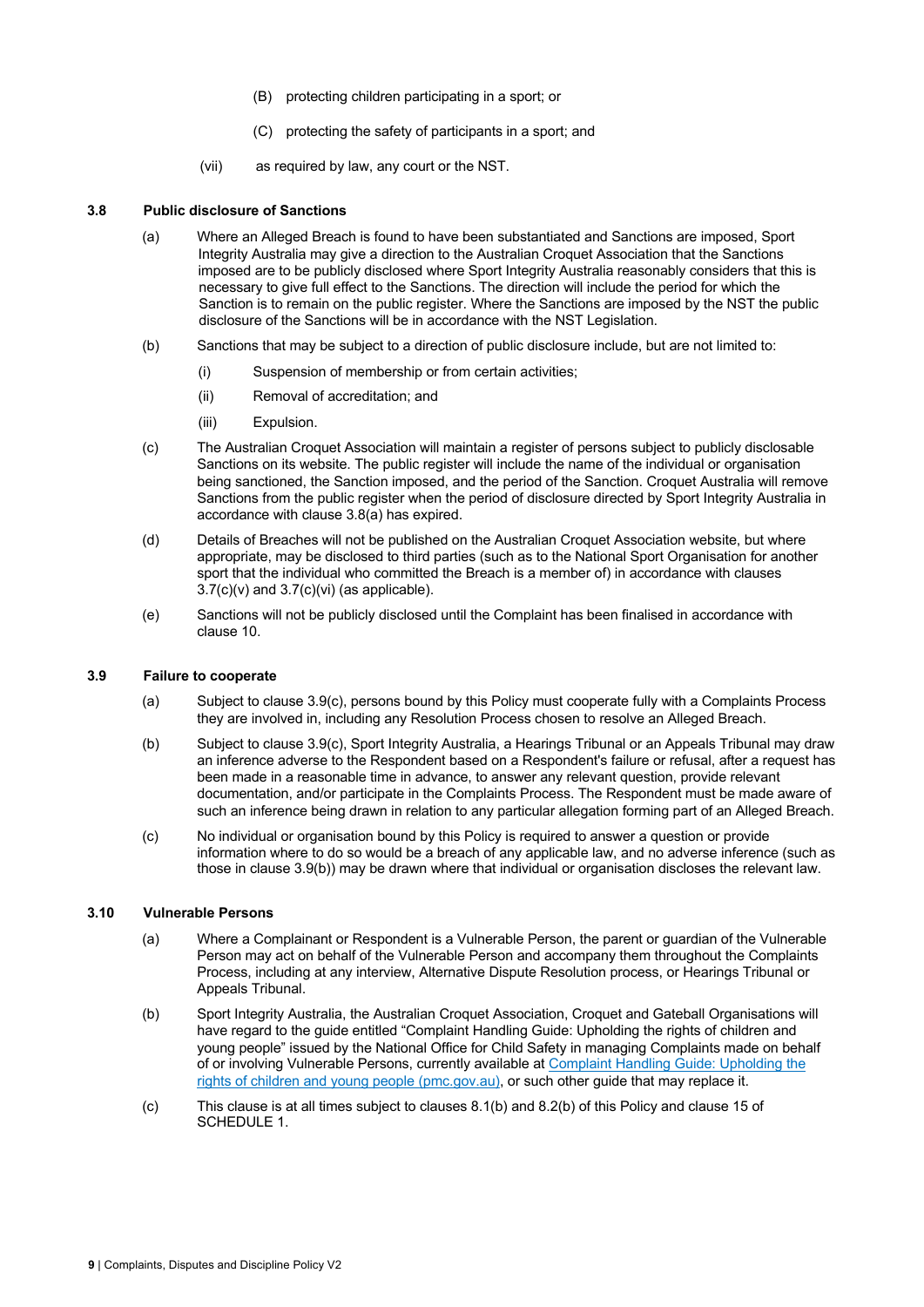#### **3.11 Appointment of Australian Croquet Association Complaint Manager**

- (a) The Australian Croquet Association will appoint a person to be the Australian Croquet Association Complaint Manager, who will be the person within the Australian Croquet Association with primary responsibility for managing the Australian Croquet Association's obligations under this Policy.
- (b) The Australian Croquet Association Complaint Manager will be responsible for:
	- (i) being the point of contact between the Australian Croquet Association and Sport Integrity Australia in relation to the functions of this Policy;
	- (ii) providing information to Sport Integrity Australia as required to enable Sport Integrity Australia to assess Complaints against the initial threshold questions, including membership details of the Complainant and/or Respondent and records of disciplinary history of the Respondent and any other relevant information; and
	- (iii) managing the Resolution Process as determined by Sport Integrity Australia.

#### **3.12 Time limits**

Where there is a time limit imposed by this Policy (other than a time limit relating to a Hearing Tribunal or Appeals Tribunal before the NST) and a person requests an extension to that time limit, Sport Integrity Australia or the Australian Croquet Association (as applicable) may at its discretion grant the extension, having regard to any relevant circumstances.

#### **3.13 Management of Complaints**

- (a) Sport Integrity Australia may, in managing any part of the Complaints Process, seek any assistance from the Australian Croquet Association's Complaint Manager and/or otherwise from the Australian Croquet Association or a relevant Croquet or Gateball Organisation it deems appropriate. Such assistance may include undertaking aspects of the Complaints Process on Sport Integrity Australia's behalf.
- (b) Sport Integrity Australia will maintain oversight over any actions taken on its behalf under this Policy and will retain responsibility for all decisions to be made in relation to the Initial Threshold Questions, Provisional Action, findings, and determinations under clause 6.1, Sanctions, and directions relating to public disclosure of Sanctions.

#### **4. How to Make a Complaint**

#### **4.1 Submitting a Complaint**

- (a) A person, organisation, the Australian Croquet Association or a Croquet or Gateball Organisation may submit a Complaint by completing the Complaint Form and submitting it to Sport Integrity Australia as soon as reasonably possible following the Alleged Breach.
- (b) A Complaint Form may only be submitted on behalf of the Australian Croquet Association or a Croquet or Gateball Organisation by the Secretary or equivalent of the organisation.
- (c) A Complaint Form may be submitted by a parent or guardian on behalf of a Vulnerable Person.
- (d) A Complaint Form cannot be submitted anonymously.
- (e) Sport Integrity Australia will acknowledge receipt of the Complaint Form**.**

#### **4.2 Withdrawing a Complaint**

- (a) A Complainant may withdraw their Complaint at any time before Sport Integrity Australia makes a finding under clause 6.1.
- (b) Withdrawing a Complaint must be done by writing to Sport Integrity Australia from the same contact address used in the Complaints Form, or another contact address that has been previously notified to Sport Integrity Australia during the Complaints Process.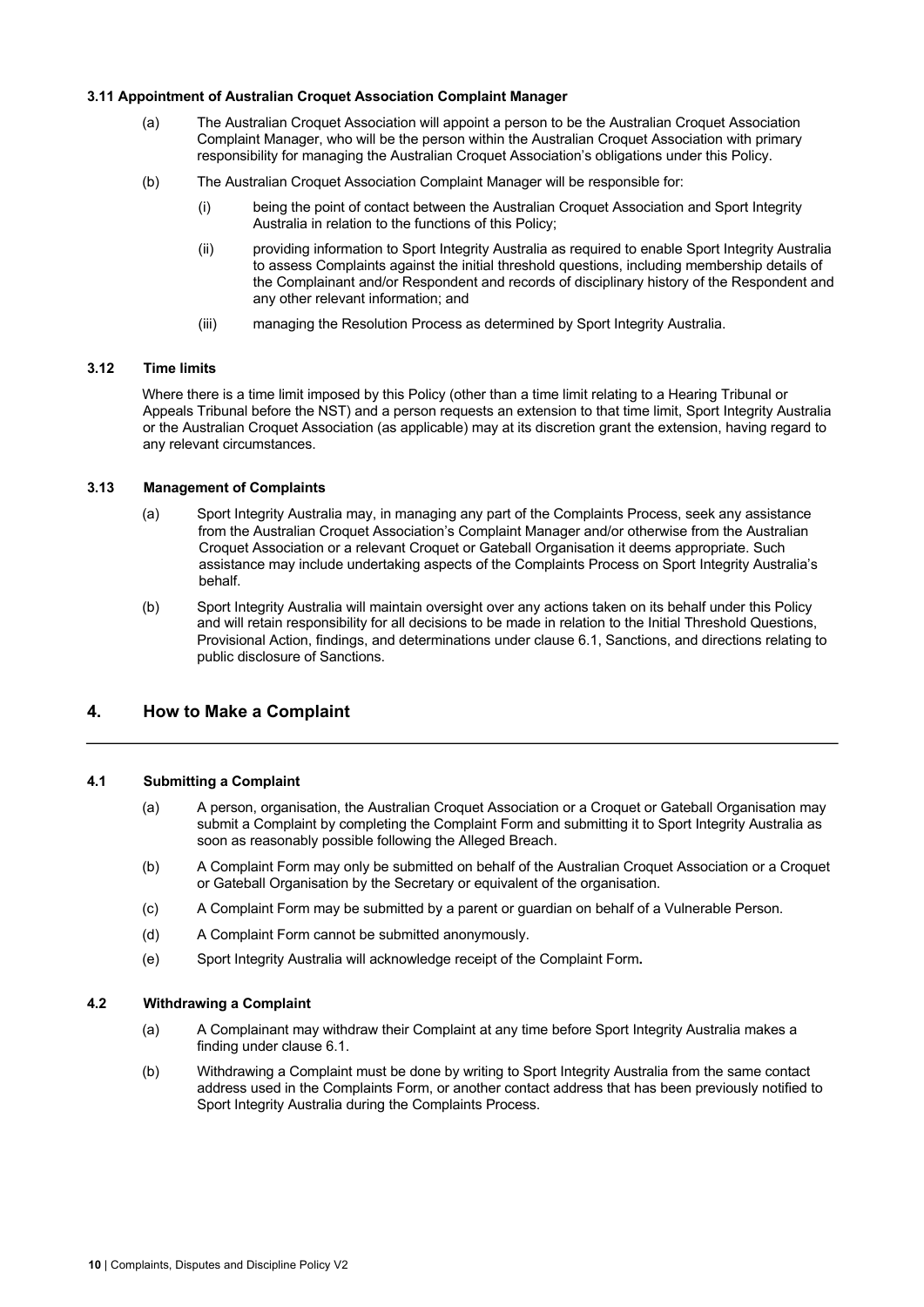#### **5.1 Initial Threshold Questions/ Determining whether the Complaint is in-scope**

- (a) Upon receipt of a Complaint Form, Sport Integrity Australia must initially determine whether:
	- (i) (if the Australian Croquet Association has a Whistleblower Policy) the Complaint is a Protected Disclosure, in which case it must be dealt with under the relevant Croquet Organisation Whistleblower Policy;
	- (ii) the Complaint is solely a Personal Grievance;
	- (iii) the Complaint is not an Alleged Breach of an Eligible Policy;
	- (iv) the Complaint is mischievous, vexatious, or knowingly untrue;
	- (v) the Respondent is not an eligible Respondent as outlined in clause 3.5;
	- (vi) the Complaint is primarily an Employment Matter;
	- (vii) the Complaint relates to Prohibited Conduct under an Eligible Policy which also falls under another Australian Croquet Association policy; or
	- (viii) the Complaint requires mandatory reporting to occur under Australian Child Protection Legislation or other laws, in which case Sport Integrity Australia must do so in accordance with the Child Safeguarding Policy<sup>5</sup>.
- (b) Subject to clause 5.1. If the Complaint falls within any of the circumstances set out in clause 5.1(a)(i) to (v), the process under this Policy is permanently discontinued.
- $(c)$  If a Complaint falls within the circumstances set out in clause  $5.1(a)(viii)$ , it will be handled in accordance with clause 5.4.
- (d) Sport Integrity Australia may refer Complaints that fall under clauses 5.1(a)(i) to (v) to the Australian Croquet Association or a Croquet or Gateball Organisation to be dealt with under the appropriate process.

(e) In assessing a Complaint that falls under clauses 5.1(a)(vi) or (vii), Sport Integrity Australia will undertake a risk assessment which considers the following:

(i) the overall risk to the <Sport>; and

(ii) whether the Respondent is engaged or accredited by <NSO> or a Member Organisation in any capacity other than as an employee.

(f) After undertaking the assessment in clause 5.1(e) and Aat Sport Integrity Australia's discretion, Complaints that fall under clause 5.1(a)(vi) or (vii) may be referred to <NSO> or a <Sport> Organisation to be dealt with under the appropriate process, which for Employment Matters includes the human resources policies of the Respondent's employer, in which case the process under this Policy is permanently discontinued, or they may be deemed to be Alleged Breaches within scope of this Policy and assessed in accordance with this Policy.

(g) A determination by Sport Integrity Australia under clause 5.1(f) to deem an Employment Matter to be an Alleged Breach within scope of this Policy does not preclude the employer of the Respondent from taking its own separate action under and in accordance with the Respondent's employment relationship with the employer. Any such action may be taken in addition to any action taken by Sport Integrity Australia under this Policy.

#### **5.2 Notification to Parties**

(a) Sport Integrity Australia will communicate with the Complainant and the Respondent at appropriate intervals throughout the Complaints Process to keep them informed about the process until a Resolution Process has been chosen or the Complaints Process is otherwise discontinued, including:

<sup>5</sup> Refer to the "Responding to Child Abuse Allegations" attachment to the Child Safeguarding Policy.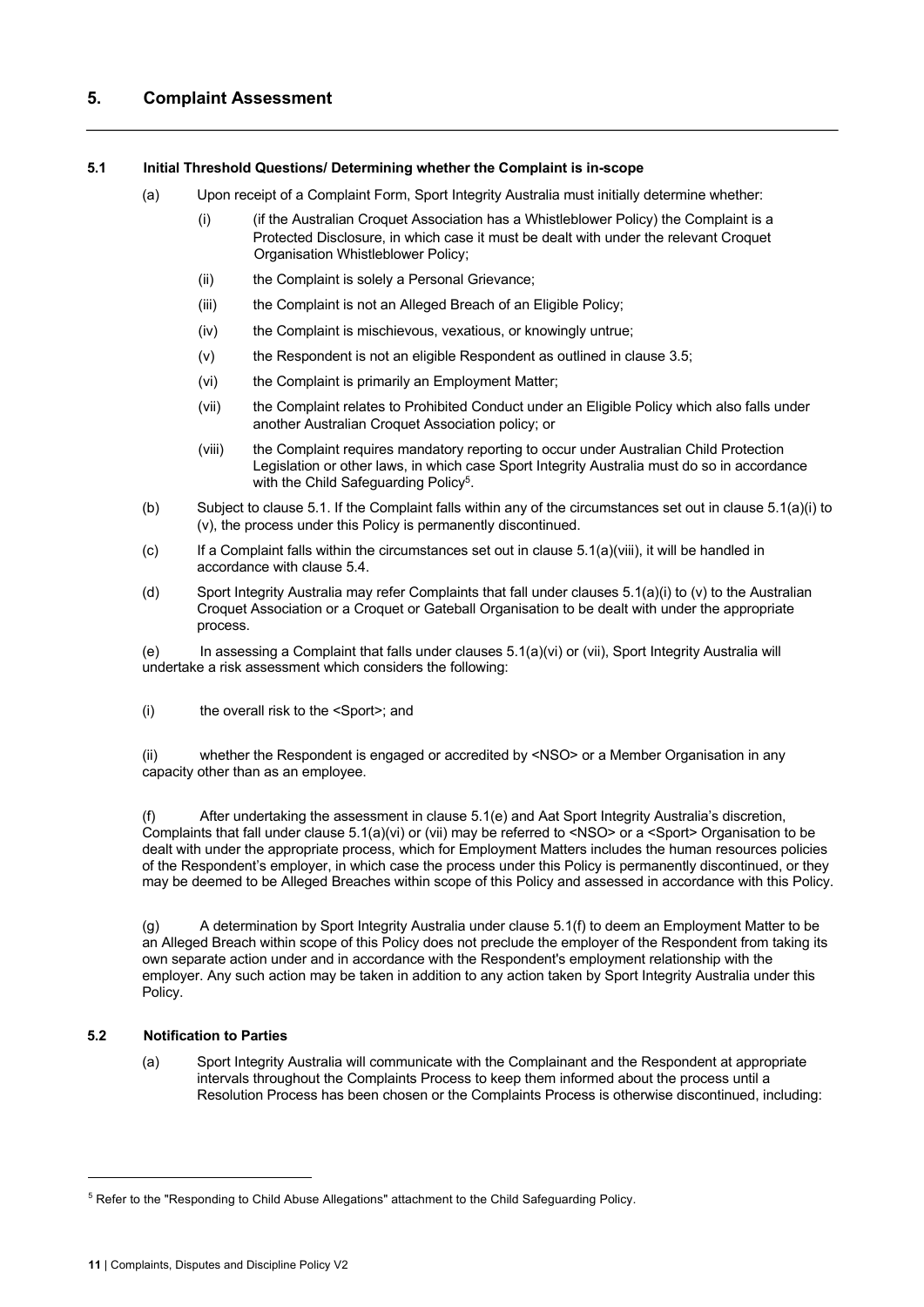- (i) notifying the Complainant of whether the Complaint satisfies the Initial Threshold Questions, including whether it has been referred back to the Australian Croquet Association or a Croquet or Gateball Organisation or to an external referral organisation;
- (ii) after a Complaint is determined to have satisfied the Initial Threshold Questions and when Sport Integrity Australia considers that it is appropriate to do so, notifying the Respondent that a Complaint has been made against them;
- (iii) notifying the Respondent of any Provisional Actions to be put in place;
- (iv) notifying both the Complainant and the Respondent if the Complaint is referred to Alternative Dispute Resolution under clause 5.5;
- (v) notifying both the Complainant and the Respondent of the Resolution Process chosen; and
	- (vi) providing a Breach Notice to the Respondent.
- (b) The Respondent will not be entitled to a copy of the Complaint Form as submitted by the Complainant but will be provided with a summary of the Alleged Breach(es) and sufficient details of the Complaint to allow them to respond. Both the Complainant and the Respondent will be informed of any relevant additional information that becomes known as part of the assessment process and provided with a reasonable opportunity to respond.

#### **The Australian Croquet Association will be responsible for communicating with the Respondent throughout the Resolution Process and will notify both the Complainant and the Respondent of the outcome of the Complaints Process when it has been finalised in accordance with clause 10.5.3 Assessment**

- (a) If a Complaint is found to have met the Initial Threshold Questions and is not permanently discontinued, Sport Integrity Australia will undertake an assessment and may collect further information to determine:
	- (i) if the Complaint is an Alleged Breach; and
	- (ii) if so, the most appropriate Resolution Process to deal with the Complaint.
- (b) An assessment may be conducted in such manner as determined by Sport Integrity Australia in its absolute discretion. Sport Integrity Australia may, on the basis of the assessment, make findings as to whether the Standard of Proof has been met in respect of the Alleged Breach.
- (c) This assessment may or may not involve formal interviews and collection of additional evidence at Sport Integrity Australia's discretion.
- (d) In conducting assessments, Sport Integrity Australia will comply with the rules of procedural fairness and provide both the Complainant and the Respondent a reasonable opportunity to be heard

#### **5.4 External Referral**

- (a) Sport Integrity Australia may, at any time before or while dealing with a Complaint under this Policy, refer the Complaint to a relevant external organisation (this may include a law enforcement agency, government or regulatory authority or child protection agency).
- (b) If an external referral is made, Sport Integrity Australia may suspend the Complaints Process pending external resolution. Sport Integrity Australia shall inform the Complainant of any such decision unless directed not to do so by the external referral organisation.
- (c) If the Resolution Process is suspended due to an external referral, Sport Integrity Australia must determine whether any Provisional Action should be taken against the Respondent under clause 5.6.
- (d) If the Complaint is not resolved by the external referral organisation and is referred back to Sport Integrity Australia, Sport Integrity Australia may resume the Complaints Process.

#### **5.5 Referral to Alternative Dispute Resolution**

- (a) At any time after determining that the Complaint satisfies the Initial Threshold Questions but before making a finding in accordance with clause 6.1, Sport Integrity Australia may, where it considers it appropriate to do so, refer the Complainant and the Respondent to Alternative Dispute Resolution and direct the Australian Croquet Association's Complaint Manager to coordinate the process.
- (b) The Australian Croquet Association, the Respondent or the Complainant may, at any time before a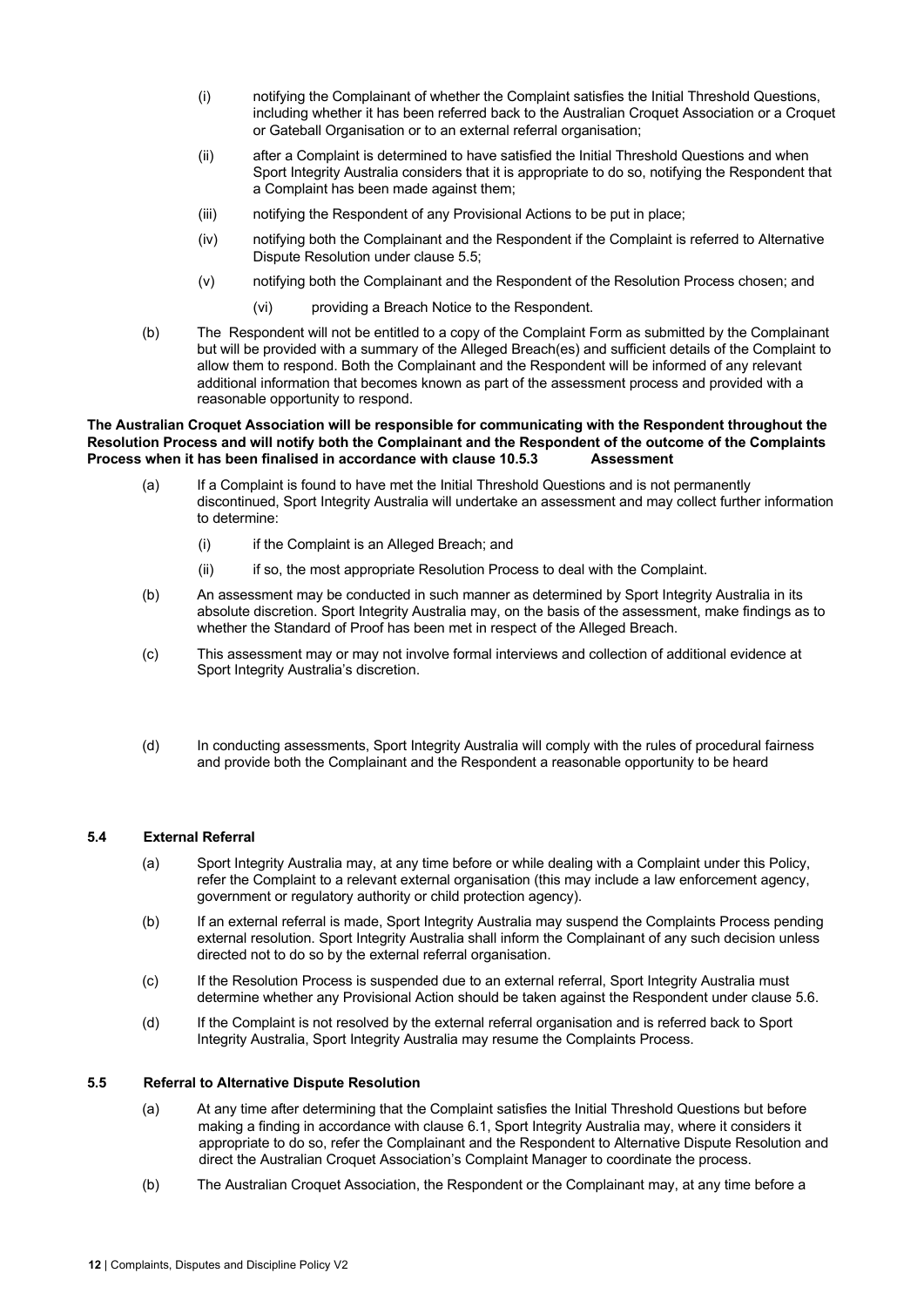finding is made under clause 6.1, request that Sport Integrity Australia refer a matter to Alternative Dispute Resolution and Sport Integrity Australia may refer the matter under clause 5.5(a) if it considers it appropriate to do so.

- (c) An Alternative Dispute Resolution process may include:
	- (i) Mediation;
	- (ii) Conciliation; or
	- (iii) Case Appraisal (only at the NST).
- (d) In accordance with clause 5.5(e), the Alternative Dispute Resolution process will be facilitated by:
	- (i) The NST if the Alternative Dispute Resolution process can be facilitated by the NST;
	- (ii) Where the Alternative Dispute Resolution process cannot be facilitated by the NST, by:
		- (A) The Australian Croquet Association;
		- (B) a Croquet or Gateball Organisation; or
		- (C) An independent third- party provider.
- (e) In order to implement the Alternative Dispute Resolution process, the Australian Croquet Association's Complaint Manager will:
	- (i) if the matter is an NST Eligible Matter, make an application to the NST for mediation, conciliation, or case appraisal of the Alleged Breach;
	- (ii) if the matter is neither an NST Eligible or NST Excluded Matter, apply to the NST CEO for approval of the dispute to be referred to the NST for Alternative Dispute Resolution, failing which it will be dealt with under (iii); or
	- (iii) refer the Complaint to Alternative Dispute Resolution facilitated by the Australian Croquet Association, a Croquet or Gateball Organisation or a third-party provider.
- (f) The parties to an Alternative Dispute Resolution process will be the Complainant, the Respondent, and the Australian Croquet Association, a Croquet or Gateball Organisation (the Parties). Additional persons may participate in exceptional circumstances and only if the facilitator of the Alternative Dispute Resolution process deems it appropriate.
- (g) The Parties are required to participate in the Alternative Dispute Resolution process in good faith.
- (h) Where the Alternative Dispute Resolution process is facilitated by the NST:
	- (i) The Australian Croquet Association is responsible for making the application and paying the application fee; and
	- (ii) The procedure will be in accordance with the NST Legislation.
- (i) Where the Alternative Dispute Resolution process is facilitated by the Australian Croquet Association, a Croquet or Gateball Organisation or a third-party provider:
	- (i) The Australian Croquet Association is responsible for paying the appointed facilitator's fee, if any; and
	- (ii) The procedure will be in accordance with the rules prescribed by those bodies, as the case may be.
- (j) An Alleged Breach will be finalised through Alternative Dispute Resolution where the Australian Croquet Association, the Complainant and the Respondent execute a written agreement as to an outcome.
- (k) If the Complaint of an Alleged Breach is resolved through Alternative Dispute Resolution, the Australian Croquet Association's Complaint Manager must proceed to finalising the complaint in accordance with clause 10.
- (l) If:
	- (i) either the Complainant or the Respondent fails and/or refuses to participate in the Alternative Dispute Resolution Process; or
	- (ii) Alternative Dispute Resolution does not resolve the Complaint,

the Australian Croquet Association's Complaint Manager must refer the Alleged Breach back to Sport Integrity Australia, who will resume the Complaints Process.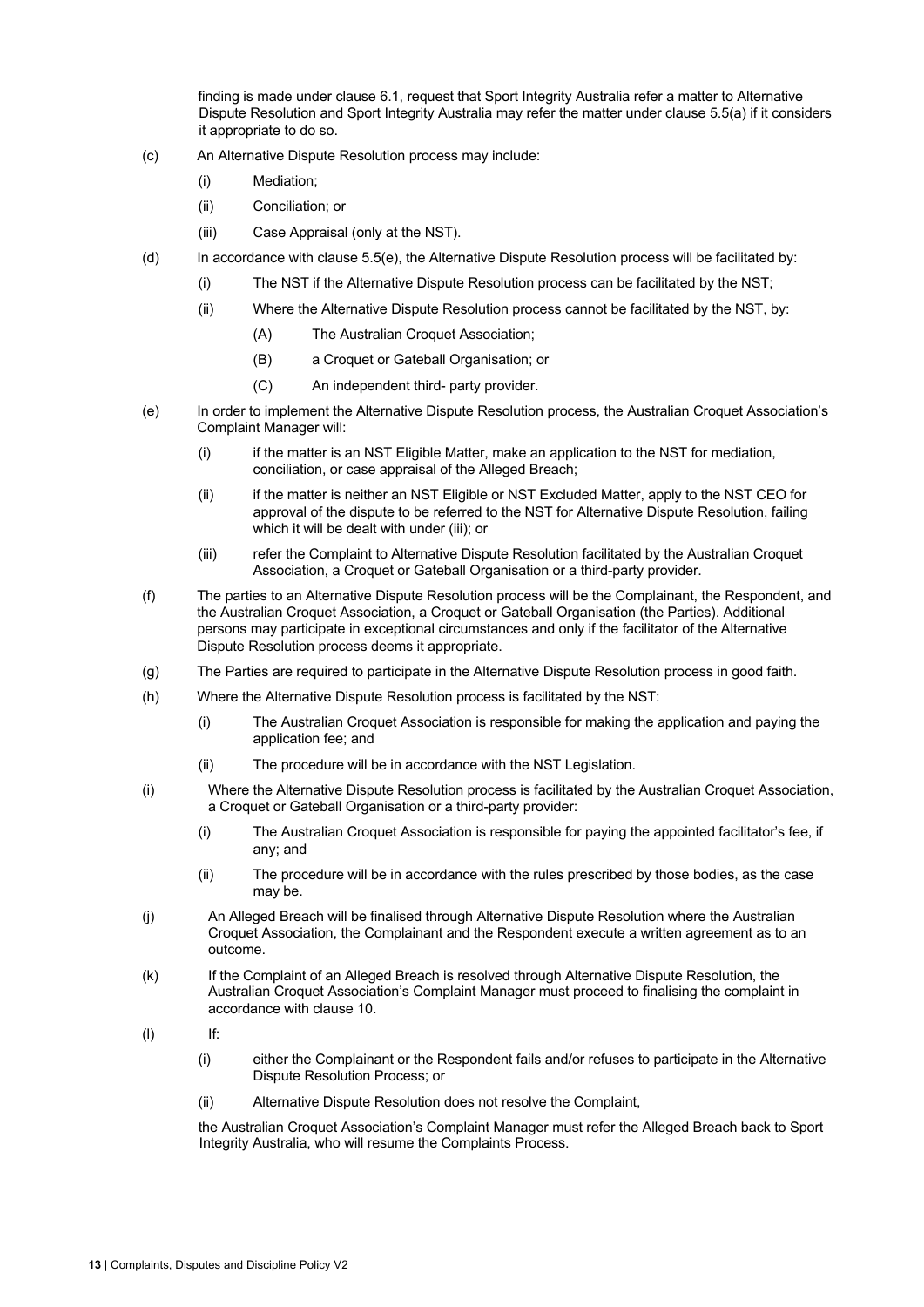#### **5.6 Provisional Action**

- (a) Where the Alleged Breach involves behaviour that:
	- (i) may be "Prohibited Conduct" under the Child Safeguarding Policy; and/or
	- $(i)$  has or may result in, serious criminal charges<sup>6</sup> being laid against the Respondent; and/or
	- (iii) suggests there is a further or ongoing risk of harm being suffered by one or more persons involved in the Sport,

Sport Integrity Australia, in its absolute discretion, will determine whether any Provisional Action(s) will be taken.

- (b) Provisional Action includes, but is not limited to, suspension, restriction of duties or temporary redeployment, suspension or restriction of rights, privileges and benefits, or any other action(s) at the discretion of Sport Integrity Australia, including seeking advice from the Australian Croquet Association
- (c) Sport Integrity Australia will notify the Australian Croquet Association's Complaint Manager of any Provisional Action to be imposed on a Respondent and the Australian Croquet Association's Complaint Manager will ensure that the Australian Croquet Association
	- (i) implements; or
	- (ii) where the Provisional Action is not under the direct control of Australian Croquet Association facilitates the implementation of,

the Provisional Action as soon as reasonably possible.

(d) In the event that Provisional Action is imposed a Respondent may seek to have that decision reviewed only by an expedited hearing convened in accordance with clause 8. An expedited hearing convened under this clause shall only consider the decision to impose the Provisional Action and will not consider the merits of the Complaint.

#### **5.7 Unreasonable demands/behaviours**

- (a) Where a Complainant makes unreasonable demands or exhibits unreasonable behaviour, such as:
	- (i) raising the same issues, which have previously been reported, without presenting new evidence;
	- (ii) unreasonable persistence regarding outcomes;
	- (iii) unreasonable demands relating to timeframes for resolutions;
	- (iv) being rude, aggressive, or abusive towards Sport Integrity Australia or Australian Croquet Association staff,

Complaints may not be acknowledged and the Australian Croquet Association or Sport Integrity Australia may exercise discretion to minimise or control its dealings with the Complainant. The Complainant will be given clear advice and reasons why.

#### **6. Assessment Findings and Determination**

#### **6.1 Findings and Determination of Sport Integrity Australia**

- (a) After conducting its Assessment of a Complaint under clause 5.3, Sport Integrity Australia will:
	- (i) make findings as to whether, to the requisite Standard of Proof, the Alleged Breach is:
		- (A) substantiated;
		- (B) unsubstantiated; or
		- (C) unable to be substantiated.

 $6$  A "serious criminal charge" is a charge under any Commonwealth or State/Territory criminal law that is punishable by imprisonment for a maximum period of five years or more. Such offences include (but are not limited to) recklessly, negligently, or intentionally causing injury, indecent assault, theft, possession of child pornography, manslaughter, rape, sexual penetration of a child, sexual assault, drug trafficking,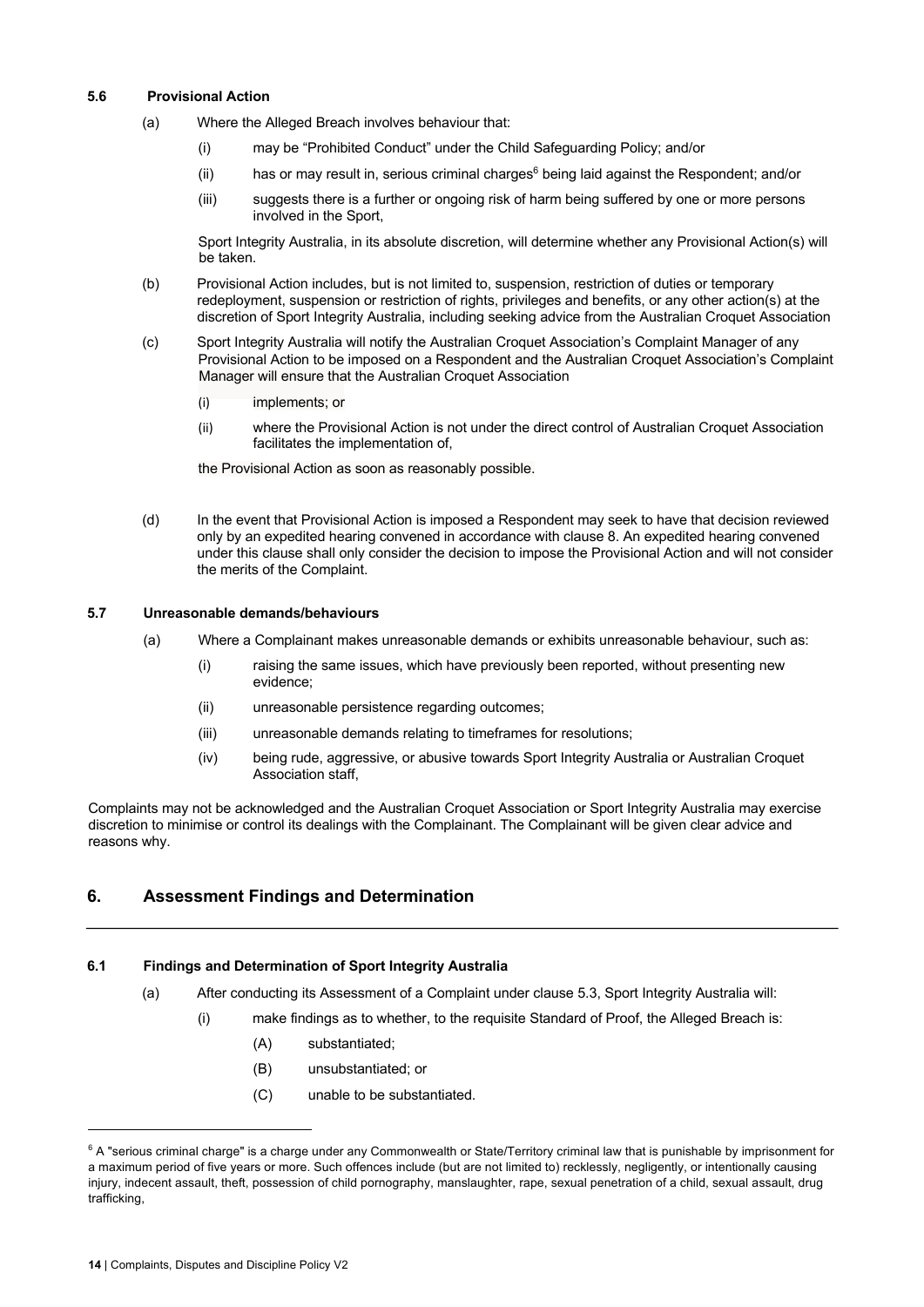- (ii) make a determination as to the Resolution Process to be applied, which will be: (A) No Further Action; or (B) Breach Notice.
- (b) Sport Integrity Australia will notify the Complainant, the Australian Croquet Association Complaint Manager and the Respondent of its findings and determination under this clause.

#### **6.2 Australian Croquet Association to manage Resolution Process**

- (a) The Australian Croquet Association must implement the Resolution Process as determined by Sport Integrity Australia.
- (b) The Australian Croquet Association at its discretion, may delegate the management of the Resolution Process to another Croquet or Gateball Organisation. When determining if the Resolution Process should be delegated, the Australian Croquet Association must consider:
	- (i) any conflict of interest that may arise if the Resolution Process were to be managed at the Croquet or Gateball Organisation level;
	- (ii) the nature and seriousness of the Alleged Breach;
	- (iii) whether the matter would best be resolved through the NST, which would require the Australian Croquet Association to remain a party to the proceedings; and
	- (iv) the capacity of the Croquet or Gateball Organisation to manage the Resolution Process.
- (c) The Australian Croquet Association Complaint Manager is responsible for communicating with the Complainant, Respondent, Sport Integrity Australia and the Australian Croquet Association and/or Croquet and Gateball Organisations (where applicable) and for ensuring that the Resolution Process is implemented.

#### **7. Resolution Process**

#### **7.1 No Further Action**

- (a) Where Sport Integrity Australia has made a determination of No Further Action and has notified the parties of this determination under clause 6.1(a)(ii)(A), the Australian Croquet Association Complaint Manager:
	- $(i)$  is not required to also notify the Parties of this outcome under clause 5.2; and
	- (ii) shall keep a record of the Complaint as per clause 10.3.

#### **7.2 Breach Notice**

- (a) Where Sport Integrity Australia has made a determination of Breach Notice and has notified the parties of this determination under clause 6.1(a)(ii)(B), Sport Integrity Australia will make a recommendation to the Australian Croquet Association as to:
	- (i) the Alleged Breach;
	- (ii) whether or not a Sanction is to be imposed on the Respondent and if so, the Sanction;
	- (iii) whether or not a reduced Sanction should be offered to the Respondent, and if so, the reduced Sanction; and
	- (iv) whether or not the Sanction is to be publicly disclosed in accordance with clause 3.8.
- (b) The Australian Croquet Association will adopt and implement Sport Integrity Australia's recommendation under clause 7.2(a).
- (c) Sport Integrity Australia will then issue the Respondent with a Breach Notice. The Breach Notice will:
	- (i) notify the Respondent of the Alleged Breach, including the alleged conduct and relevant section(s) of the Eligible Policy;
	- (ii) state the proposed Sanction for the Alleged Breach, and if applicable, any proposed discounted Sanction;
	- (iii) state that the Sanction is to be publicly disclosed (if applicable);
	- (iv) state that the Respondent has a right to a hearing in relation to the Alleged Breach and/or the proposed Sanction;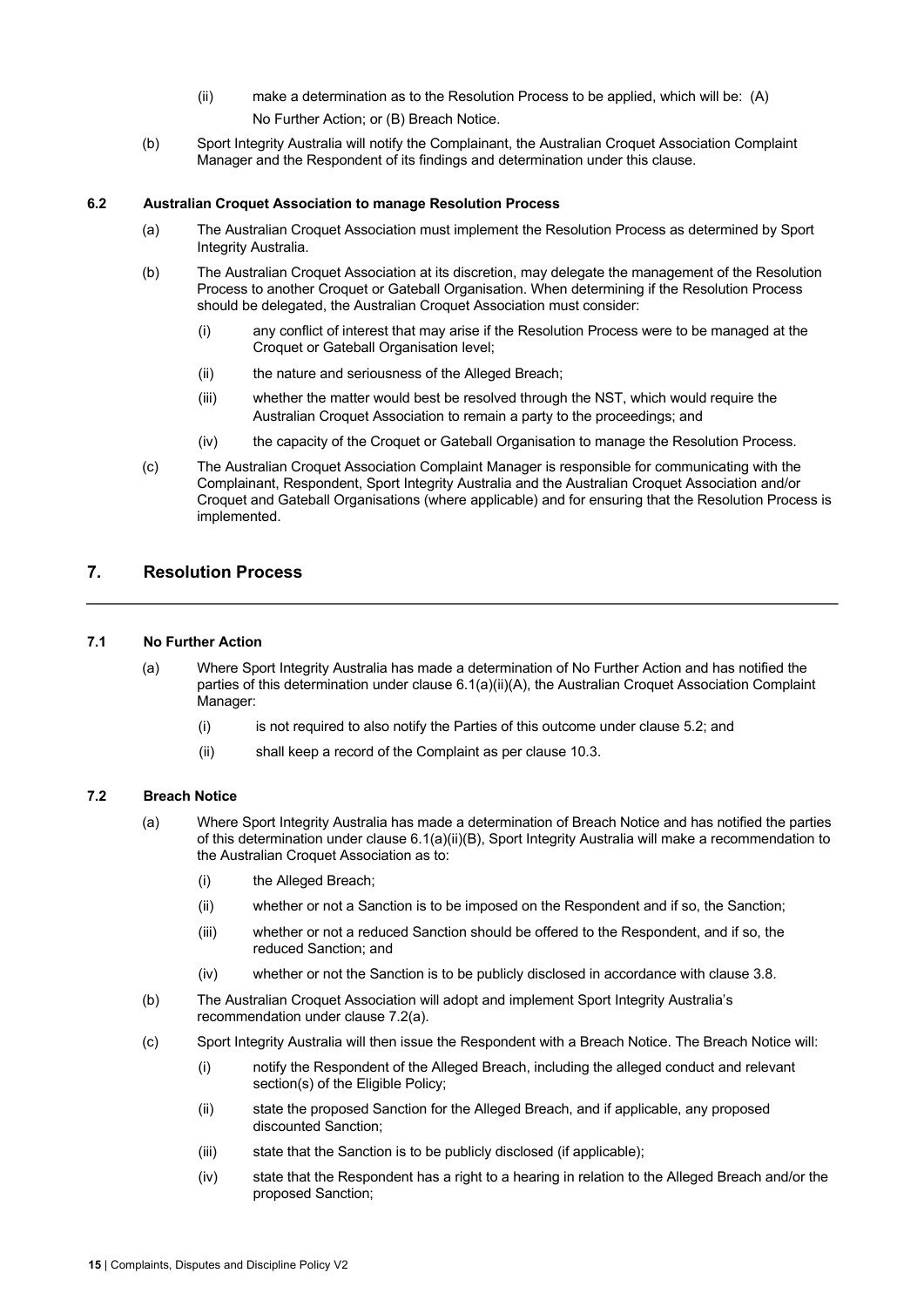- (v) state that the Respondent may admit the Alleged Breach, waive their right to a hearing and accept the proposed Sanction or the proposed discounted Sanction (if applicable);
- (vi) state that if the Respondent does not respond within 14 days of receipt of the Breach Notice, they will be deemed to have admitted the Alleged Breach, waived their right to a hearing and accepted the proposed Sanction;
- (vii) state that any response to the Breach Notice must be made to the Australian Croquet Association, and provide the Respondent with the contact details of the Australian Croquet Association Complaint Manager; and
- (viii) be provided to the Respondent, the Australian Croquet Association and (if applicable) Croquet or Gateball Organisation (if applicable).
- (d) In response to a Breach Notice, a Respondent may:
	- (i) admit the Alleged Breach, waive their right to a hearing and accept the proposed Sanction or proposed reduced Sanction (if applicable);
	- (ii) dispute the Alleged Breach and/or the proposed Sanction, in which case the Alleged Breach will be referred to a Hearing Tribunal under this Policy; or
	- (iii) not respond, in which case they will be deemed to have admitted the Alleged Breach, waived their right to a hearing and accepted the proposed Sanction.
	- (iv) A Respondent has 14 days from receipt of the Breach Notice to notify the Australian Croquet Association Complaints Manager of their decision.

#### **7.3 Resolution without a hearing**

Where a Respondent admits the Alleged Breach (thereafter, a Breach), waives their right to a hearing and accepts the Sanction, or is deemed to have done so, the Australian Croquet Association Complaint Manager must take all necessary steps to impose and implement the Sanction (if applicable), and proceed to finalising the Complaint in accordance with clause 10.

#### **7.4 Referral to a hearing**

- (a) If the Respondent disputes the Alleged Breach and/or Sanction, the Australian Croquet Association Complaint Manager must:
	- (i) if an NST Eligible Matter, refer the Alleged Breach to the NST General Division for arbitration;
	- (ii) if neither an NST Eligible or NST Excluded Matter, apply to the NST CEO for approval for the matter to be arbitrated in the NST General Division, failing which it must be dealt with under (iii); or.
	- (iii) refer the Alleged Breach to an Internal Hearing Tribunal, either at the Australian Croquet Association level or Croquet or Gateball Organisation level.
- (b) If a Croquet or Gateball Organisation and/or the Australian Croquet Association is a Respondent, the Australian Croquet Association Complaint Manager will in the first instance apply to the NST General Division for arbitration either under (i) or (ii), failing which an Internal Hearing Tribunal at the Australian Croquet Association level will be convened.
- (c) Where an application to the NST for arbitration is made, the Australian Croquet Association is responsible for making the application and paying any application and service fees to the NST, even if the matter has been delegated under clause 6.2(b). The charges may be apportioned in accordance with the NST Legislation.
- (d) The Australian Croquet Association Complaint Manager must notify Sport Integrity Australia if the matter is referred to a hearing under this clause.

#### **7.5 Sanctions**

- (a) Where a Respondent is found to have committed a Breach of an Eligible Policy, Sport Integrity Australia, or a Hearing Tribunal (if applicable) may subject to clause 7.5 (b) determine to impose a Sanction on that Respondent.
	- (b) Sport Integrity Australia or a Hearing Tribunal (as applicable) is not permitted to issue a Sanction in relation to the Respondent's employment that may only lawfully be imposed by the Respondent's employer (including, but not limited to, termination or suspension of the Respondent's employment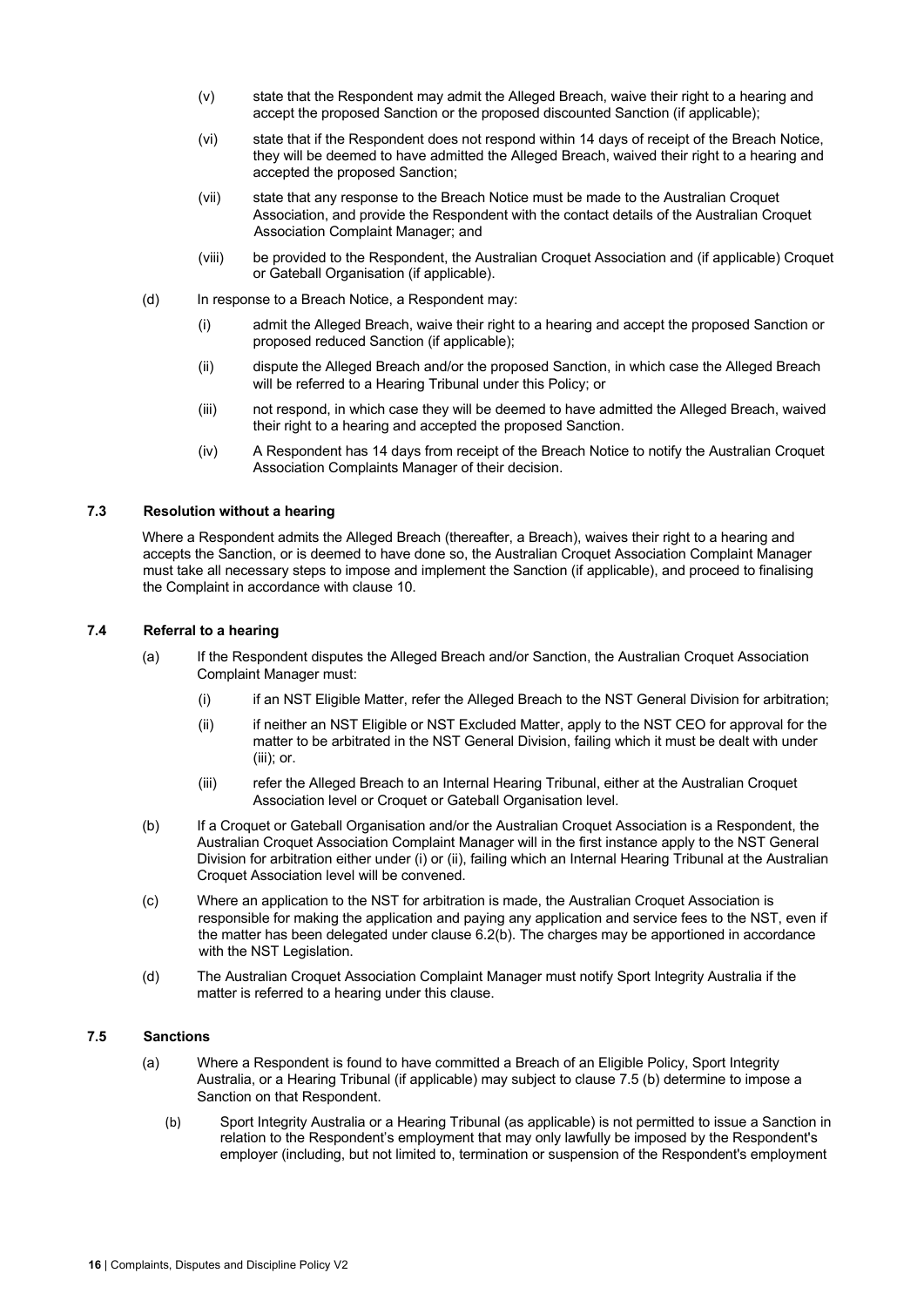with their employer, demotion of the Respondent and a verbal or written warning regarding the Respondent's breach of their employment agreement).

- (a) Subject to clause 7.5 (b(, the Sanction may include any of the following measures (but is not limited to these measures), or any combination of such:
	- (i) a reprimand or warning;
	- (ii) verbal or written apology;
	- (iii) direction to attend counselling or training to address their behaviour;
	- (iv) suspended Sanction and/or good behaviour period;
	- (v) removal of accreditation;
	- (vi) removal or withdrawal of awards or achievements (such as life membership);
	- (vii) exclusion from a particular event or events, competition, or activity;
	- (viii) suspension of membership from the Australian Croquet Association or a Croquet or Gateball Organisation and any other members or affiliates;
	- (ix) suspension from such activities or events held by or under the auspices of the Australian Croquet Association or a Croquet or Gateball Organisation;
	- (x) suspension and/or termination of any rights, privileges and benefits provided by the Australian Croquet Association or a Croquet or Gateball Organisation;
	- (xi) expulsion from the Australian Croquet Association or a Croquet or Gateball Organisation;
	- (xii) any other form of discipline that is considered appropriate.
- (b) Sport Integrity Australia or a Hearing Tribunal (if applicable) have absolute discretion to determine the appropriate Sanction, including as to whether a combination of measures is to be imposed, and the terms and the period of any measures, subject to clause 7.5 (b) and (e).
- (c) A financial penalty may only be imposed as or as part of a Sanction where the Respondent is an incorporated entity.
- (d) The following factors will be considered when determining the appropriate Sanction:
	- (i) the nature and seriousness of the behaviour or incidents;
	- (ii) the considerations (if any) of the Complainant;
	- (iii) the contrition, or lack thereof, of the Respondent;
	- (iv) any Provisional Action taken in relation to the Breach;
	- (v) the effect of the Sanction on a Respondent including any personal, professional, or financial consequences;
	- (vi) if there have been relevant prior warnings or disciplinary action against the Respondent; and
	- (vii) if there are any mitigating circumstances.
- (e) If there is more than one Breach of an Eligible Policy, where appropriate, the Sanction may be imposed having regard to all of the Breaches considered together, and the seriousness of the overall conduct in question.
- (f) Sanctions imposed under this Policy shall commence from the date of the decision, unless otherwise directed.

#### **8. Hearing Tribunals**

#### **8.1 Arbitration in the NST**

- (a) If arbitration is sought in the NST General Division, the NST will:
	- (i) determine whether the Provisional Action imposed is disproportionate; or
	- (ii) arbitrate the Alleged Breach and determine whether a Sanction be imposed, and if so, what Sanction, in accordance with clause 7.5.
- (b) The procedure for an arbitration in the NST will be in accordance with the NST Legislation.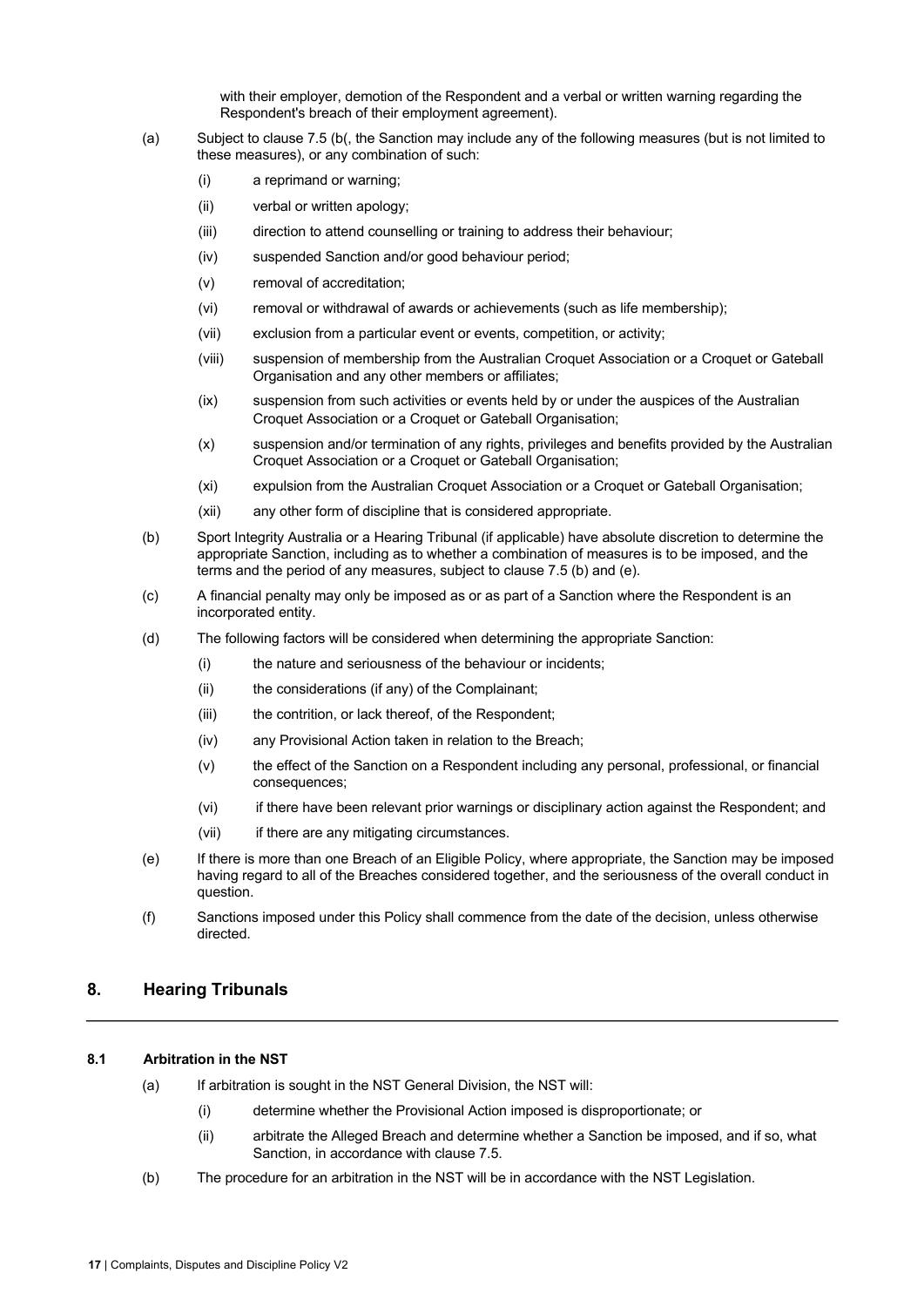#### **8.2 Internal Hearing Tribunal**

- (a) If an Internal Hearing Tribunal is required under clause 7.4, the Australian Croquet Association Complaint Manager must convene a Hearing Tribunal to:
	- (i) determine whether the Provisional Action imposed is disproportionate; or
	- (ii) arbitrate the Alleged Breach and determine whether a Sanction be imposed, and if so, what Sanction, in accordance with clause 7.5.
- (b) An Internal Hearing Tribunal convened under this clause will comply with the Tribunal Procedure in SCHEDULE 1.

#### **8.3 Parties and right to attend hearings**

- (a) The parties to a proceeding will be:
	- (i) The Australian Croquet Association, or where the Australian Croquet Association has delegated the management of the Resolution Process to a Croquet or Gateball Organisation, the Croquet or Gateball Organisation; and
	- (ii) the Respondent.
- (b) If the Hearing Tribunal is an Internal Hearing Tribunal, Sport Integrity Australia shall have a right to attend hearings as an observer and, where agreed between the Australian Croquet Association and Sport Integrity Australia, to act on behalf of the Australian Croquet Association as its agent in the proceedings.
- (c) If the Hearing Tribunal is the NST:
	- (i) notwithstanding clause  $8.3(a)(i)$ , the Australian Croquet Association must be a party to the proceeding;
	- (ii) the NST Member may, at their discretion, allow any person who may have a relevant interest in the dispute to participate in the proceeding; and
	- (iii) Sport Integrity Australia shall have a right to attend hearings as an observer and, where agreed between the Australian Croquet Association and Sport Integrity Australia, to act on behalf of the Australian Croquet Association as its agent in the proceedings.

#### **8.4 Notification of Hearing Tribunal decision**

- (a) The Hearing Tribunal will notify the parties to the proceeding of the decision in accordance with its relevant procedures, after which the Australian Croquet Association Complaint Manager will:
	- (i) notify and provide a copy of the decision to Sport Integrity Australia (if not already done); and
	- (ii) subject to any appeal under clause 9, proceed with finalising the Complaint in accordance with clause 10.

#### **9. Appeals**

#### **9.1 Decisions subject to appeal**

- (a) A decision of a Hearing Tribunal under clauses  $8.1(a)(ii)$  or  $8.2(a)(ii)$  may be appealed as set out in this clause 9.
- (b) A decision of a Hearing Tribunal under clauses  $8.1(a)(i)$  or  $8.2(a)(i)$  is not subject to appeal.

#### **9.2 Persons entitled to appeal**

- (a) The following persons are entitled to appeal a decision of a Hearing Tribunal under clauses 8.1(a)(ii) and 8.2(a)(ii) of this Policy:
	- (i) the Australian Croquet Association;
	- (ii) where the Australian Croquet Association has delegated the management of the Resolution Process to a Croquet or Gateball Organisation, the Croquet or Gateball Organisation; and
	- (iii) the Respondent, (each an Appellant).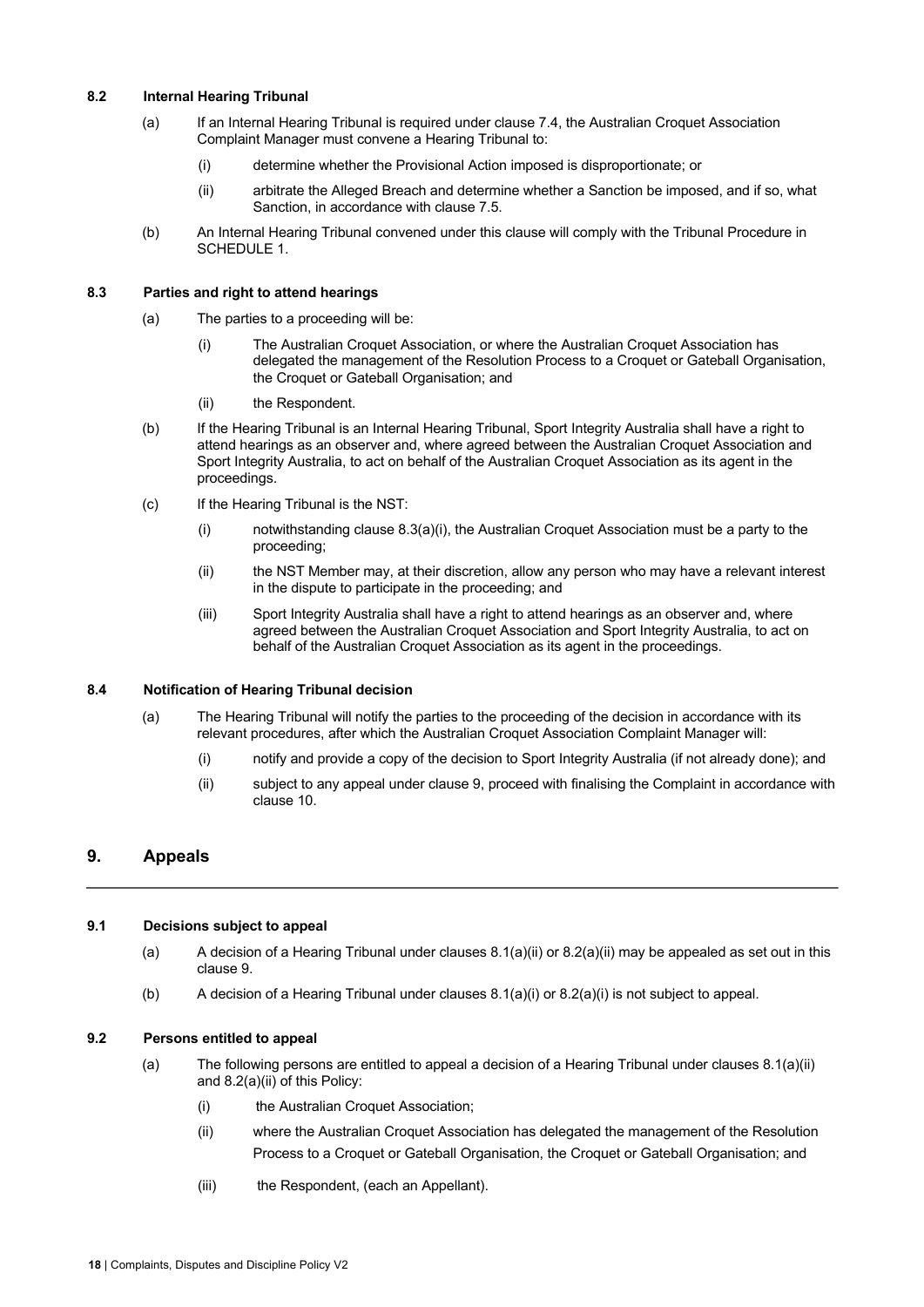#### **9.3 Grounds of appeal**

- (a) The decision of a Hearing Tribunal can only be appealed on the following Grounds of Appeal:
	- (i) the Hearing Tribunal failed to abide by this Policy or to properly apply the relevant Eligible Policy and such failure resulted in a denial of natural justice; and/or
	- (ii) no reasonable decision maker in the position of the Hearing Tribunal, based on the material before them, could reasonably make such a decision.

#### **9.4 Notice of appeal**

- (a) To submit a valid Notice of Appeal, an Appellant must, within 14 days of the date of receipt of the decision made by the Hearing Tribunal:
	- (i) if the Hearing Tribunal was the NST General Division:
		- (A) lodge an 'Application for an Appeal' form with the NST, which must state in full their Grounds of Appeal;
		- (B) pay the requisite application fee; and
		- (C) serve, by email, by post, or physically, on the other party to the appeal a copy of the 'Application for an Appeal'; or
	- (ii) if the Hearing Tribunal was an Internal Hearing Tribunal:
		- (A) if the Alleged Breach is an NST Excluded Matter:
			- (1) lodge with the Australian Croquet Association Complaint Manager the Notice of Appeal stating they wish to appeal, which states in full their Grounds of Appeal, including any relevant documents as annexures;
			- (2) pay the appeal fee as set from time to time by the Australian Croquet Association; and
			- (3) serve, by email, by post, or physically, on the other party to the appeal a copy of the Notice of Appeal on the other parties; or
		- (B) if the Alleged Breach is at the Australian Croquet Association level and is either an NST Eligible Matter, or neither an NST Eligible Matter or NST Excluded Matter:
			- (1) lodge an 'Application for an Appeal' form with the NST, which must state in full their Grounds of Appeal;
			- (2) pay the requisite application fee; and
			- (3) serve, by email, by post, or physically, on the other party to the appeal a copy of the 'Application for an Appeal', (together, a Notice of Appeal).
- (b) If an appeal is lodged under:
	- (i) clause  $9.4(a)(ii)(A)$ , the matter must be dealt with by an Internal Appeals Tribunal; or
	- (ii) clause 9.4(a)(ii)(B) and it is neither an NST Eligible or NST Excluded Matter, the Australian Croquet Association may apply to the NST CEO for approval, and if the NST CEO does not approve the matter, it must be dealt with by an Internal Appeals Tribunal; or
	- (iii) clause 9.4(a)(ii)(B) and it is an NST Eligible Matter, it must be dealt with by the NST Appeals Division.

#### **9.5 Appeals in the NST Appeals Division**

- (a) If an Appellant lodges a valid Notice of Appeal in the NST Appeals Division, the NST will determine the matter.
- (b) The procedure for an appeal in the NST Appeals Divisions will be in accordance with clause 9.4 and the NST Legislation.

#### **9.6 Internal Appeals Tribunal**

(a) If an Appellant lodges a valid Notice of Appeal to be dealt with by an Internal Appeals Tribunal, the Internal Appeals Tribunal will determine the matter.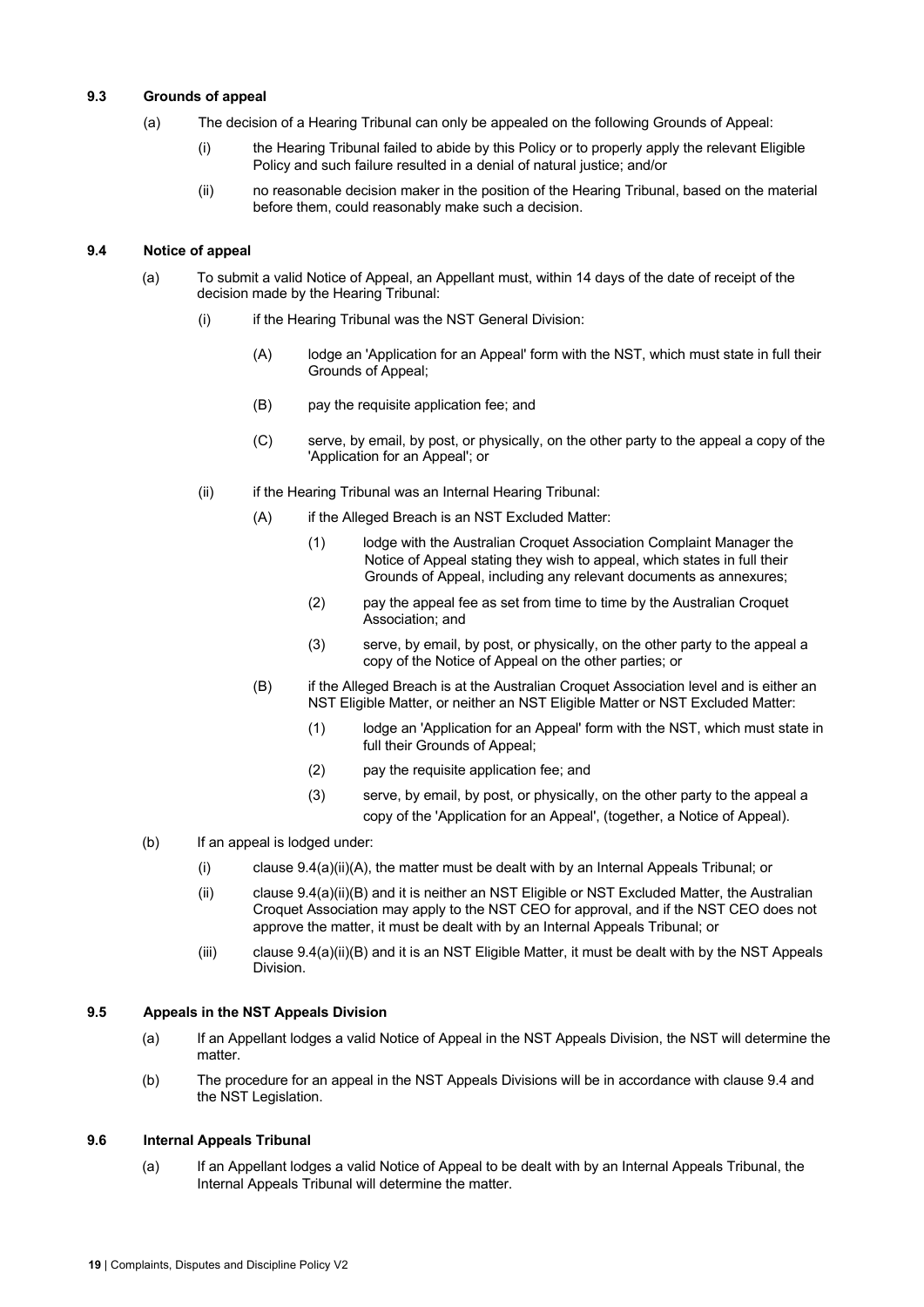(b) The procedure for an appeal in an Internal Appeals Tribunal will be in accordance with clause 9.4 and SCHEDULE 2.

#### **9.7 Determination for Appeal Tribunal**

- (a) The Appeals Tribunal's arbitration of the appeal:
	- (i) must determine, to the Standard of Proof, whether one or both Grounds of Appeal (as applicable) are proven, and must not rehear the matter or the facts of the Alleged Breach; and
	- (ii) may result in the Appeals Tribunal removing, or altering the Sanction imposed on a Respondent, in accordance with clause 7.5.

#### **9.8 Notification of Appeal Tribunal decision**

- (a) The Appeal Tribunal will notify the parties to the proceeding of the decision in accordance with its relevant procedures, after which the Australian Croquet Association Complaint Manager will:
	- (i) notify and provide a copy of the decision to Sport Integrity Australia (if not already done); and
	- (ii) proceed to finalising the Complaint in accordance with clause 10.

#### **10. Finalising Complaints**

#### **10.1 Finalisation of Resolution Process**

- (a) A Resolution Process will be finalised, and an outcome reached when:
	- (i) No Further Action when Sport Integrity Australia notifies the relevant parties of its determination under clause 6.1;
	- (ii) Breach Notice where the Respondent admits the Alleged Breach, waives their right to a hearing and accepts the Sanction, or is deemed to have done so under clause 7.2(d);
	- (iii) Hearing Tribunal where the parties to the proceeding are notified of the decision and no appeal has been filed; or
	- (iv) Appeal Tribunal where the parties to the proceeding are notified of the decision.
- (b) Once the applicable Resolution Process (including any appeal) under this Policy has concluded, the decision is final and binding on all parties involved and there is no further right of appeal to any external body or tribunal.

#### **10.2 Notification of outcome and implementation of Sanction**

- (a) When a Resolution Process is finalised, the Australian Croquet Association Complaint Manager will:
	- (i) notify Sport Integrity Australia, the Croquet or Gateball Organisation (if applicable), the Complainant and Respondent of the outcome in writing, unless otherwise provided for in this Policy;
	- (ii) take all necessary steps to implement any Sanction imposed (if applicable); and
	- (iii) ensure the Australian Croquet Association publicly discloses the matters referred to in clause 3.8(c) (if applicable).

#### **10.3 Recording Decisions and Outcomes**

- (a) The Australian Croquet Association shall keep records of all Complaints for a minimum of 7 years from the date the Resolution Process is finalised, which will include at a minimum a record (including dates, where relevant) of:
	- (i) the Alleged Breach;
	- (ii) the Complainant;
	- (iii) the Respondent;
	- (iv) the Resolution Process;
	- (v) the Outcome; and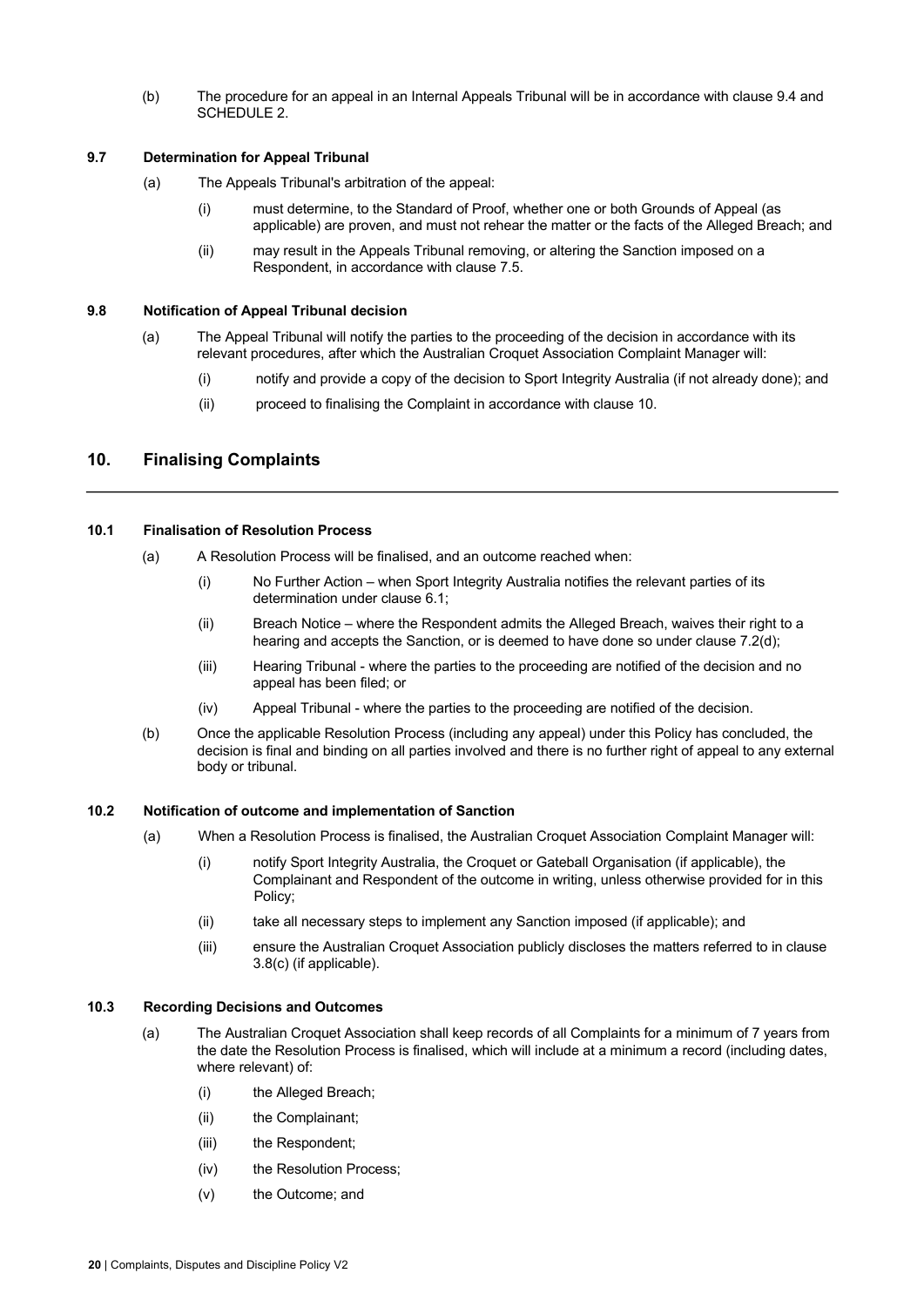- (vi) any Sanctions and/or Provisional Action imposed.
- (b) Records must be maintained in a secure and confidential place, which may be electronically.

#### **11. Interpretation & Other Information**

#### **11.1 Commencement**

This Policy commences on the date printed on the front cover (Commencement Date).

#### **11.2 Prior complaints**

Complaints relating to conduct which occurred prior to the Commencement Date:

- (a) must be dealt with under the policies and processes of the Australian Croquet Association or relevant Croquet or Gateball Organisation existing at the time the complaint was made, regardless of where that Complaint is at in that process;
- (b) cannot be resubmitted to Sport Integrity Australia under this Policy; and
- (c) are not subject to any appeal under this Policy.

#### **11.3 Requirements for Croquet & Gateball Organisations**

Croquet and Gateball Organisations must adopt and implement this Policy as their complaints management policy for complaints arising under all Eligible Policies.

#### **11.4 Interpretation**

- (a) Any document required to be provided under this Policy may be given by:
	- (i) sending it to an email or other electronic address, or to a postal address, nominated by the recipient party; or
	- (ii) email, post, or hand delivering it to that party's registered office.
- (b) A document is taken to have been received under this Policy if sent by email or other electronic transmission, on the date of transmission, or if hand delivered, on the date of delivery or if sent by post, 5 business days after it was sent.
- (c) Relevant Persons are responsible for keeping their contact details up to date with the Australian Croquet Association or the Relevant Organisation they are associated with, as appropriate. Delivery to the last known address is sufficient in circumstances where the current whereabouts of a Relevant Person are not known.

#### **11.5 Amendment**

- (a) Sport Integrity Australia may amend this Policy from time to time. the Australian Croquet Association and Croquet and Gateball Organisations must make the new version available on its website as soon as possible including the date on which any amendment/s take effect.
- (b) Any Complaint under this Policy which is not finalised at the time of an amendment to this Policy will continue to be processed under the substantive provisions of this Policy in force at the time Sport Integrity Australia received the Complaint Form, unless Sport Integrity Australia and/or the Hearing Tribunal determines the principle of "lex mitior" appropriately applies in the circumstances.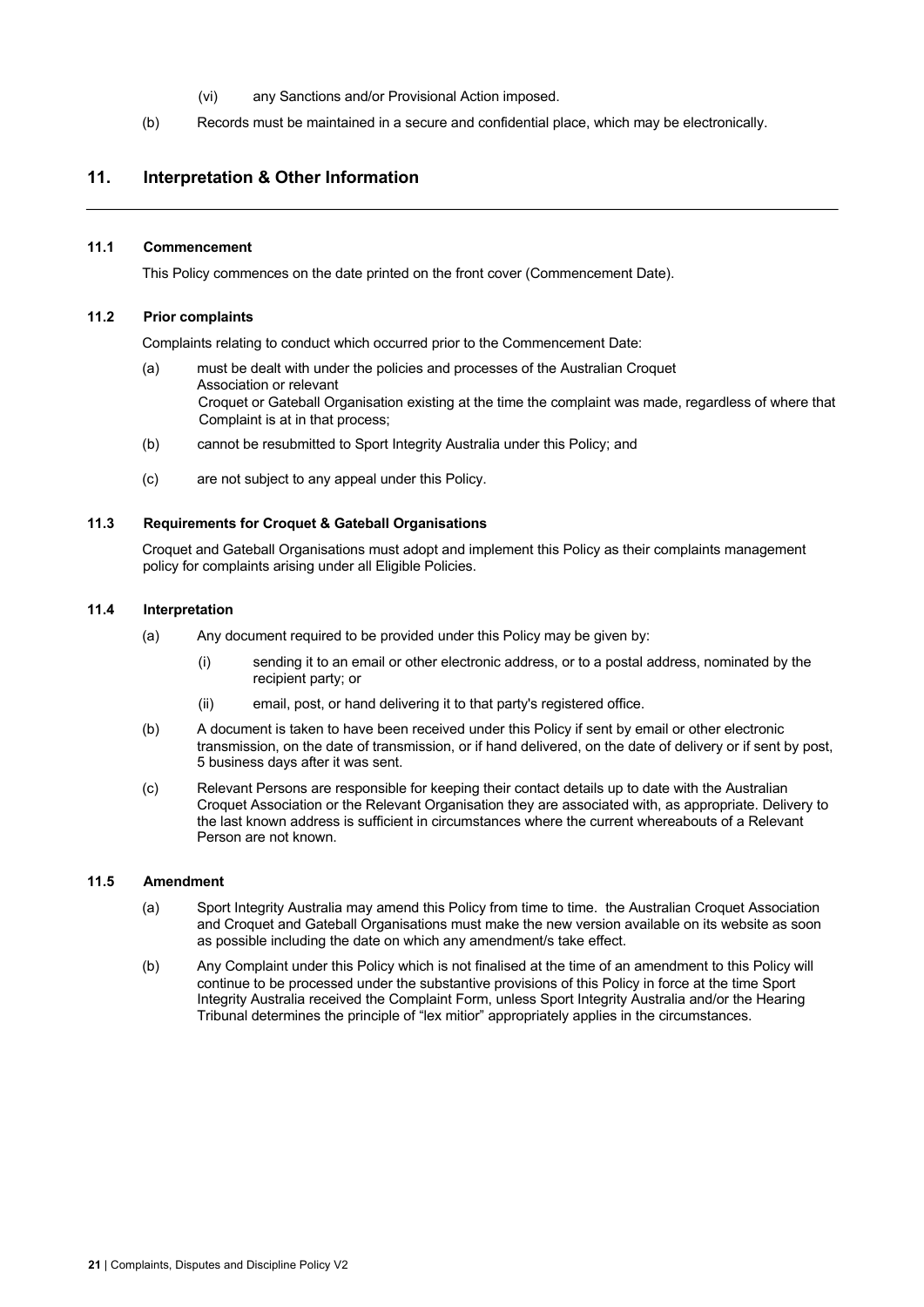#### **Interpretation**

1. In this Schedule:

**Chair** means the chair of a particular Hearings Tribunal in accordance with this Schedule.

**Legal Practitioner** is a person holding a current practising certificate as a lawyer or barrister in any Australian jurisdiction.

**Sports Administrator** means a person who currently, or within the previous five years, is or has been employed in the field of sports administration.

**Tribunal Member** means an individual person sitting on a Tribunal.

- 2. Defined terms not otherwise defined in this Schedule have the meaning given to them in the Policy.
- 3. All clause references refer to this Schedule unless otherwise provided.

#### **Convening Tribunal**

- 4. As required under clause 8.2 of the Policy, the Australian Croquet Association Complaint Manager will convene a Tribunal in accordance with this Schedule.
- 5. The Tribunal shall be convened as soon as reasonably practicable in the circumstances, and shall endeavour to convene a hearing:
	- (a) For a referral under clause 8.2(a)(i) (provisional action) of the Policy, no later than one week after notification by the Australian Croquet Association Complaint Manager;
	- (b) For a referral under clause 8.2(a)(ii) (breach/sanction) of the Policy, no later than three weeks after notification by the Australian Croquet Association Complaint Manager.

#### **Composition of Tribunal**

- 6. Subject to clauses 7 and 9 each Tribunal shall:
	- (a) comprise three Tribunal Members appointed by the Australian Croquet Association Complaint Manager;
	- (b) comprise at least one Legal Practitioner and one Sports Administrator;
	- (c) be chaired by the Chair, who shall be appointed by the Australian Croquet Association Complaint Manager and shall be:
		- (i) a Legal Practitioner; and
		- (ii) a person of experience and skills suitable to the function of chairing a tribunal.
- 7. A Tribunal convened to hear a matter referred under clause 8.2(a)(i) (Provisional Action) of the Policy will comprise of a single Tribunal Member appointed by the Australian Croquet Association Complaint Manager who is a person of suitable experience and skills, independent of the Australian Croquet Association and (if applicable) Croquet or Gateball Organisation.
- 8. The Australian Croquet Association Complaint Manager shall use reasonable endeavours to ensure that the Tribunal Members selected do not have any actual or perceived conflict of interest in relation to the Alleged Breach that might reasonably call into question the impartiality of the Tribunal.
- 9. Should a Tribunal Member become unable to sit on a Tribunal following the convening of the Tribunal for whatever reason, the Australian Croquet Association Complaints Manager shall appoint a replacement Tribunal Member.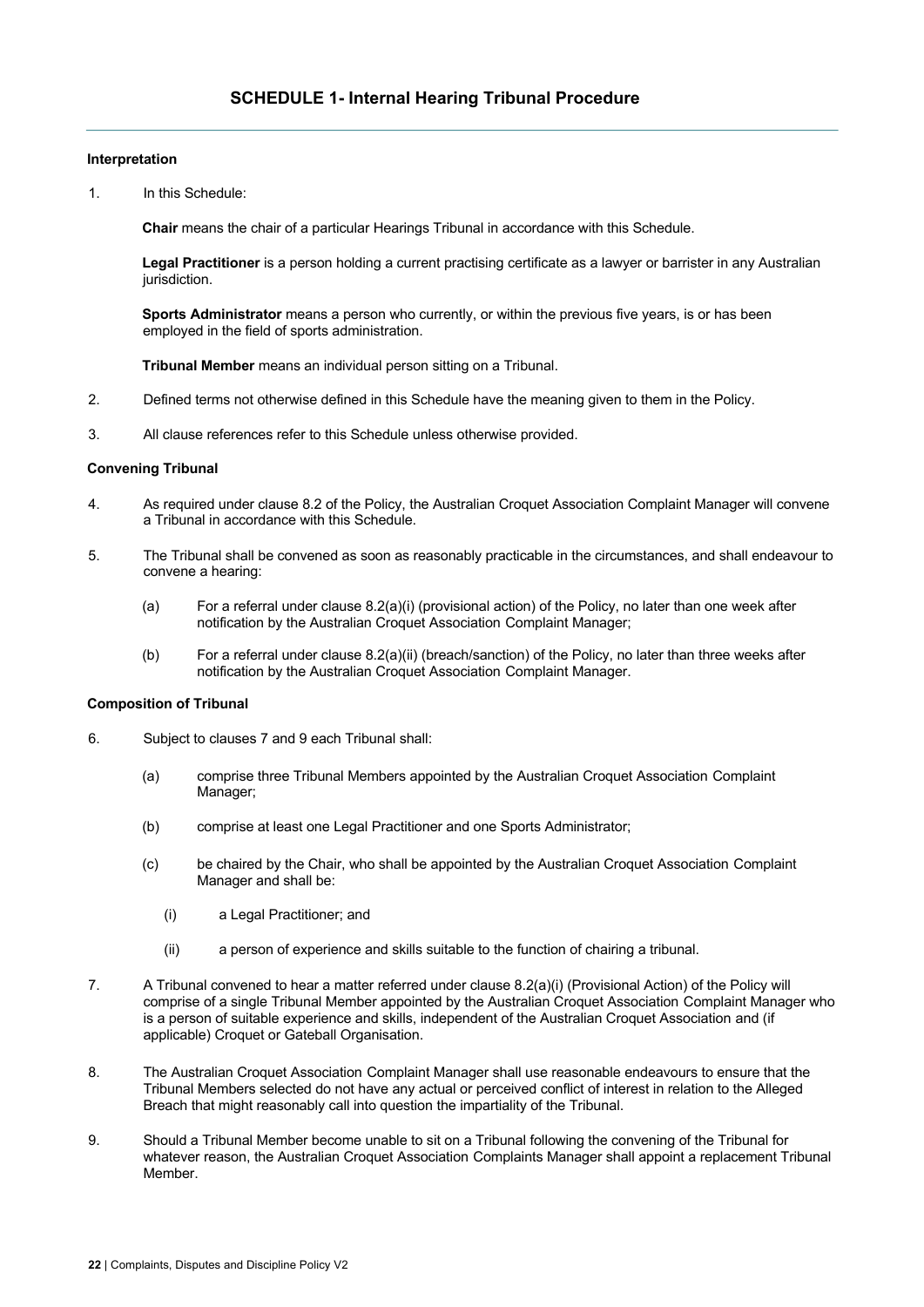- 10. Should a party challenge the impartiality of a Tribunal Member, the challenge will be determined by the Chair sitting alone, unless that challenge relates to the Chair in which case it will be determined by:
	- (a) the Australian Croquet Association Complaint Manager; or
	- (b) if the Australian Croquet Association Complaint Manager is unavailable or unable to act, the other members of the Tribunal.
- 11. There shall be no right of appeal from a decision made under clause 9.
- 12. No Internal Hearing Tribunal decision shall be invalidated by any irregularity in the appointment of a Tribunal Member.

#### **Responsibilities of Chair**

- 13. Without limiting any other duties of the Chair set out under this Schedule, the person appointed as Chair of the Tribunal shall have the following responsibilities:
	- (a) to chair hearings of the Tribunal;
	- (b) to ensure accurate records are kept of all of the Internal Tribunal's proceedings and decisions, including at a minimum:
		- (i) particulars of the hearing, including date, time, and location;
		- (ii) the names of each Tribunal Member, Respondent, witnesses called, and any other parties permitted to attend by the Internal Tribunal;
		- (iii) the decision of the Tribunal, including any Sanction imposed, whether given to the parties orally, in writing or a combination of both, and the date(s) of communication;
	- (c) to ensure that the hearing is conducted in accordance with the principles of procedural fairness; and
	- (d) to communicate to all parties of a Tribunal the results of such Tribunal and provide a copy of the record of result to the Australian Croquet Association Complaints Manager within seven days of the hearing.

#### **Attendance at Internal Hearing Tribunal**

- 14. The following persons shall be required to attend the Internal Tribunal Hearing conducted under this Schedule:
	- (a) the Respondent; and
	- (b) the Australian Croquet Association/Croquet or Gateball Organisation.
- 15. The following persons shall be entitled to attend a Tribunal hearing:
	- (a) Sport Integrity Australia;
	- (b) any person that the Chair in their absolute discretion believes will assist the Tribunal and invites to attend the Tribunal for that purpose; and
	- (c) where a Respondent or a witness is a Vulnerable Person, an adult adviser, who will, unless unavailable or other extraordinary circumstance, be such person's parent or guardian.
- 16. Each party appearing at or before the Tribunal shall bear their own costs.

#### **Non-attendance by Respondent(s)**

- 17. If a Respondent fails to attend the Internal Tribunal Hearing without reasonable cause, the hearing may proceed and a determination may be made by the Tribunal in the absence of the Respondent, provided that the Tribunal is satisfied that this Schedule has been complied with.
- 18. If Organisation fails to attend a Tribunal hearing without reasonable cause, the hearing may proceed and a determination may be made by the Tribunal in the absence of that person, provided that the Tribunal is satisfied that all notification procedures under this Schedule have been carried out.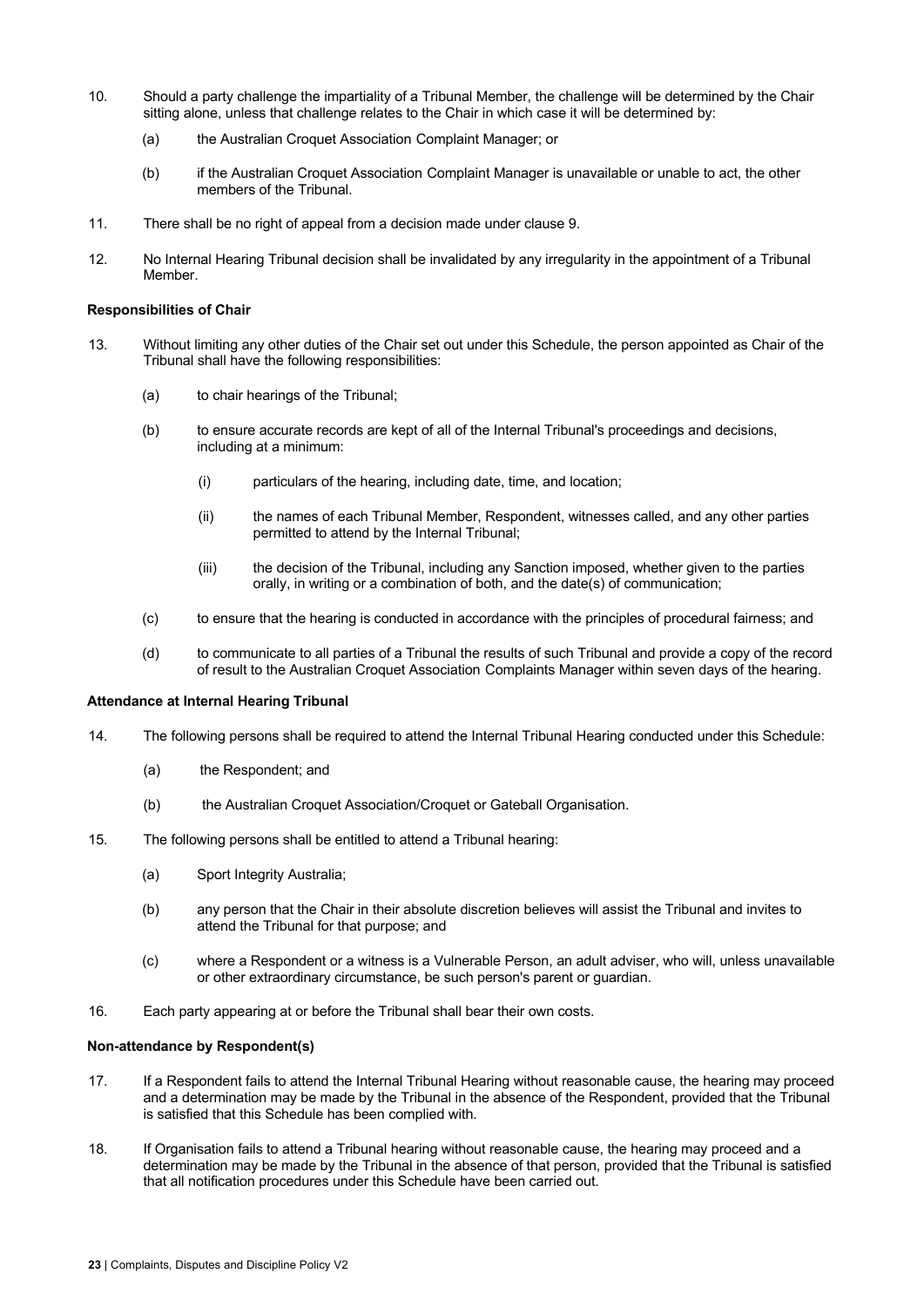#### **Adjournments**

19. A Respondent or the Australian Croquet Association /Croquet or Gateball Organisation may apply to the Chair to have an Internal Tribunal Hearing adjourned if there are compelling circumstances that warrant such steps being taken to avoid costs, hardship, or significant inconvenience to one or more parties. The Tribunal has sole discretion on whether or not to grant the application.

#### **Procedure of Tribunal**

- 20. The Tribunal shall conduct the hearing in such manner as it sees fit and may in its absolute discretion:
	- (a) convene the hearing by way of video or teleconference if the circumstances warrant;
	- (b) consider any evidence, and in any form that it deems relevant;
	- (c) question any person giving evidence;
	- (d) limit the number of witnesses presented to those who provide any new evidence; and (e) act in an

inquisitorial manner in order to establish the truth of the issue/case before it.

- 21. Without limiting the Tribunal's power to regulate its own procedure as it sees fit, the Tribunal shall ordinarily proceed in accordance with the following steps:
	- (a) If a body corporate, the Australian Croquet Association, Croquet or Gateball Organisation is a party to a Tribunal hearing, one member of that body corporate, the Australian Croquet Association, Croquet or Gateball Organisation shall be appointed by the body corporate, the Australian Croquet Association, Croquet or Gateball Organisation to act as spokesperson for such body at the Tribunal.
	- (b) At the commencement of a hearing, the Chair will identify the Tribunal Members and determine whether the Respondent is present to answer the allegation(s) in the Alleged Breach.
	- (c) The parties will be notified of their right to remain in the hearing until all evidence is presented but not to be present while the Tribunal considers its findings and determines an appropriate Sanction (if any).
	- (d) The Chair shall advise all those persons present of the method of recording the hearing (if any).
	- (e) The Alleged Breach shall be read out in the presence of all persons eligible to be present.
	- (f) The Respondent shall be asked whether or not they intend to dispute the Alleged Breach and the Sanction (if any).
	- (g) If the Respondent does not dispute the Alleged Breach, the Chair will provide the parties with an opportunity to make submissions as to the appropriate Sanction (if any) to be imposed.
	- (h) If the Respondent does dispute the Alleged Breach, the Chair will invite the Australian Croquet Association/the Croquet or Gateball Organisation to give evidence and witnesses (if any) shall be called upon to give their evidence in turn, subject to the approval of the number of witnesses to be called by the Tribunal in its discretion. The Respondent has a right to cross examine any witness called. Croquet Australia /the Croquet or Gateball Organisation may summon the Respondent to give evidence and cross examine them.
	- (i) Each witness shall be entitled to leave the Tribunal hearing after giving evidence unless otherwise directed by the Tribunal. Witnesses shall be entitled to remain in the hearing room after giving evidence with the permission of the Tribunal.
	- (j) The Respondent shall then be entitled to present their defence. Witnesses may be called subject to the approval of the number of witnesses to be called by the Tribunal in its discretion. The Australian Croquet Association/the Croquet or Gateball Organisation has a right to cross examine the Respondent or any witness called.
	- (k) Where a Vulnerable Person exercises his/her right to have an adult adviser present in accordance with this Schedule, a reasonable opportunity for consultation between the minor and the adviser shall be provided by the Tribunal.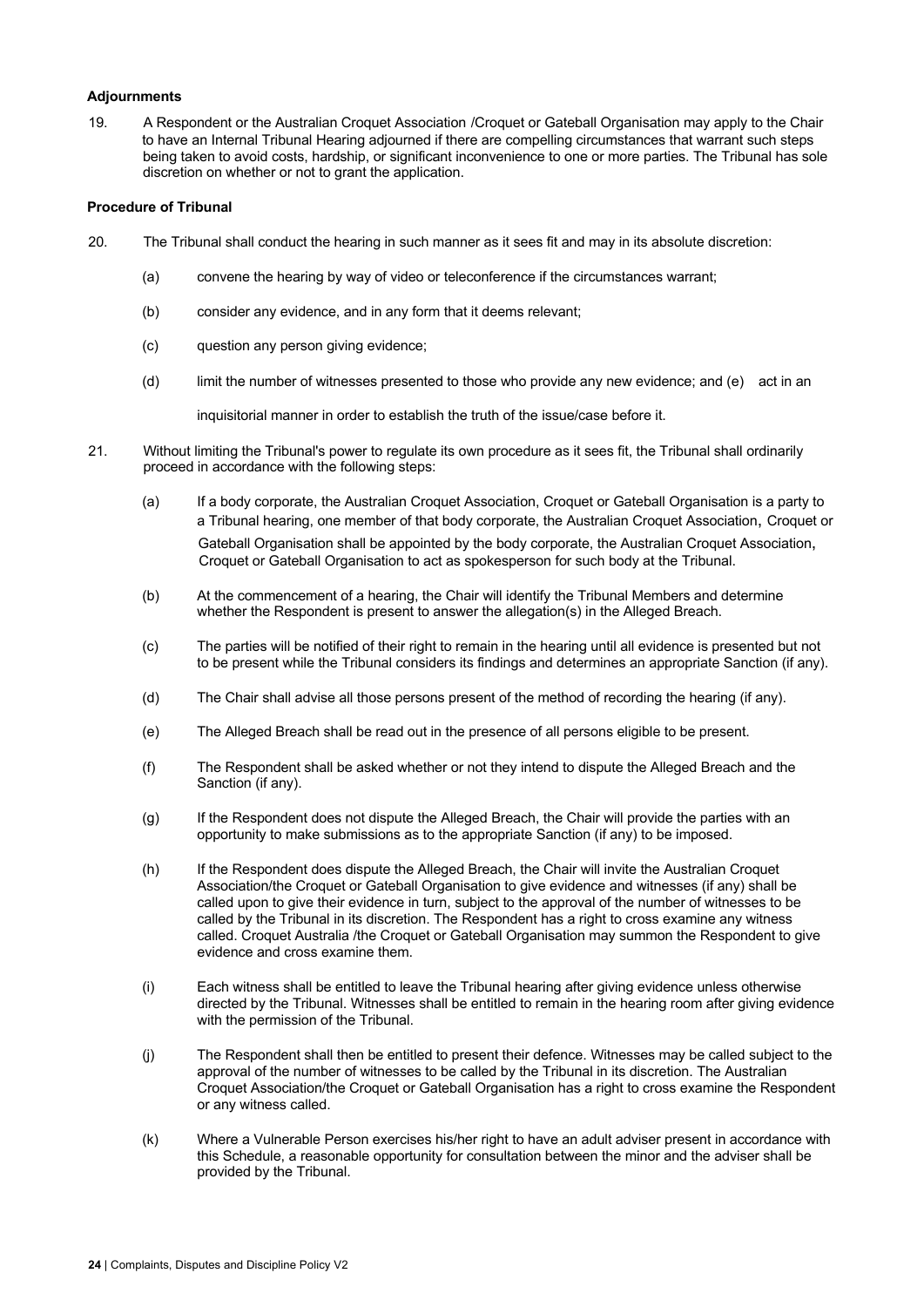- (l) Where a party makes video evidence available to the Tribunal, it may, at the discretion of the Tribunal, be presented. The onus of providing suitable viewing equipment shall lie with the person requesting that the evidence be presented.
- (m) The Tribunal may, so as to limit inconvenience to witnesses, allow evidence to be given by telephone or videoconference.
- 22. At the conclusion of all of the evidence and submissions the Chair shall ask all persons present to leave the hearing room while the Tribunal considers its findings.
- 23. If the Tribunal is satisfied that a breach of an Eligible Policy has been proven using the Standard of Proof, it shall find the breach proven. Otherwise, the Complaint of the Alleged Breach shall be dismissed.
- 24. If the Tribunal is not satisfied that the particular alleged breach has been proved but is satisfied that a lesser breach of an Eligible Policy has been proven, then the Internal Tribunal may find such lesser breach proven.
- 25. Where it appears to the Tribunal that the Australian Croquet Association/the Croquet or Gateball Organisation has made an error in identifying the correct alleged breach of an Eligible Policy, or omitted alleged breaches that should have been made, the Tribunal may amend the allegation(s), subject always to the requirement that the Respondent must be informed of the new allegations and given an opportunity to respond to such allegations.
- 26. Where the Tribunal finds that one or more alleged breaches of an Eligible Policy have been proven, it shall inform the parties of its decision and provide the Australian Croquet Association/the Croquet or Gateball Organisation and the Respondent with an opportunity to make submissions as to Sanction (if the parties have not already had an opportunity to make such submissions). The Tribunal may, in its absolute discretion, decide that it is appropriate to:
	- (a) receive oral submissions as to Sanction immediately after delivering its decision as to the Alleged Breach; or
	- (b) adjourn the hearing to allow the parties to make submissions as to Sanction on some later date, in which case, the Tribunal shall direct whether submissions should be made orally or in writing.
- 27. After considering the parties' submissions as to Sanction, the Tribunal shall determine the Sanction to be imposed (if any) in accordance with clause 7.5 of the Policy and shall advise the parties of its decision.
- 28. The decision of the Tribunal shall be given by the Chair. The Chair may either:
	- (a) give its decision as to the Alleged Breach and/or Sanction orally at the close of the hearing, with or without short- form oral reasons; or
	- (b) reserve its decision as to the Alleged Breach and/or Sanction but if it does so, it will provide its decision within 14 days of the hearing.
- 29. The Chair must provide written reasons for its decision within 14 days of the hearing.
- 30. Notwithstanding clauses 28-29 of this Schedule if the Tribunal has directed the parties to make submissions as to Sanction as per clause 26 above, the Chair will provide its decision and written reasons as to Sanction within 14 days of receipt of the submissions, or as otherwise directed by the Tribunal.
- 31. The Chair will notify the Australian Croquet Association Complaints Manager of the decision of the Tribunal and provide a copy of the written reasons. The Complaints Manager will notify the parties of the decision and provide them with a copy of the written reasons.
- 32. For the Tribunal to find something has been proven on the balance of probabilities, it must be satisfied that on the evidence put before it the alleged fact or matter is more probable than not. In reaching this conclusion, the Hearings Tribunal must take into account all relevant factors including the:
	- (a) nature and seriousness of the allegations; and
	- (b) impact of the potential sanctions that may be imposed if the allegations are proven.
- 33. The standard of proof requires greater certainty for a more serious allegation compared with a less serious allegation.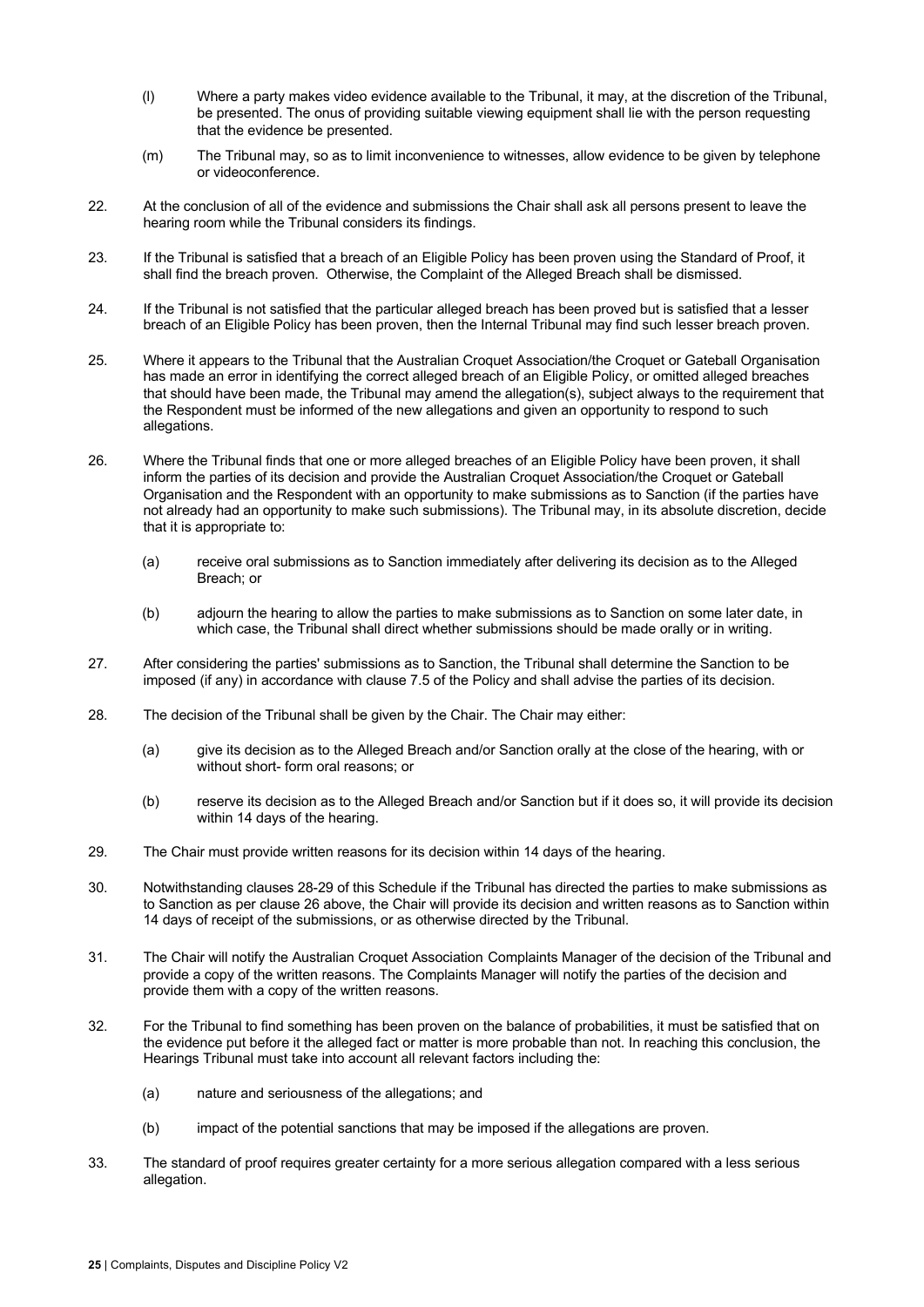#### **Interpretation**

1. In this Schedule:

**Appeal Chair** means the chair of a particular Appeals Tribunal in accordance with this Schedule.

**Tribunal Member** means an individual person sitting on an Appeals Tribunal.

- 2. Defined terms not otherwise defined in this Schedule have the meaning given to them in the Policy or SCHEDULE 1.
- 3. All clause references refer to this Schedule unless otherwise provided.

#### **Convening Internal Appeals Tribunal**

- 4. As required under clause 9.6 of the Policy, the Australian Croquet Association Complaint Manager will convene an Appeals Tribunal in accordance with this Schedule.
- 5. The Appeals Tribunal shall be convened as soon as reasonably practicable after a referral under clause 9.6 of the Policy and shall endeavour to convene no later than two weeks after notification by the Australian Croquet Association Complaint Manager.

#### **Composition of Internal Appeals Tribunal**

- 6. Subject to clause 7 of this Schedule, each Appeals Tribunal shall:
	- (a) comprise three Tribunal Members selected by the Australian Croquet Association Complaint Manager;
	- (b) comprise at least one Legal Practitioner and one Sports Administrator; and
	- (c) be chaired by the Appeal Chair who shall be appointed by the Complaint Manager and shall be:
		- (i) a Legal Practitioner; and
		- (ii) a person of experience and skills suitable to the function of chairing an Appeals Tribunal,

none of whom sat on or was involved in the original Hearings Tribunal for the Alleged Breach subject of the appeal.

7. Clauses 9 - 11 (inclusive) of SCHEDULE 1 apply to an Appeals Tribunal with any necessary amendments.

#### **Procedure of Internal Appeals Tribunal**

- 8. Subject to this Schedule, the Appeals Tribunal and persons appearing before it are bound by the same procedures under this Policy as if the Appeals Tribunal was the Tribunal hearing a matter at first instance.
- 9. The Appeals Tribunal must limit its hearing to consideration of the Ground(s) of Appeal relied upon by the Appellant under clause 9.3(a) of the Policy, in accordance with clause 9.5 of the Policy.
- 10. The Respondent to an Appeals Tribunal will be given the opportunity to file a written submission in response to the Notice of Appeal.
- 11. The parties to an Appeal Tribunal may not call witnesses unless given leave to do so by the Appeals Tribunal. The Appeals Tribunal will not allow a party to call a witness to give evidence in relation to any matter outside of the Ground(s) of Appeal relied upon by the Appellant.
- 12. An Appeals Tribunal has the power to:
	- (a) dismiss the appeal;